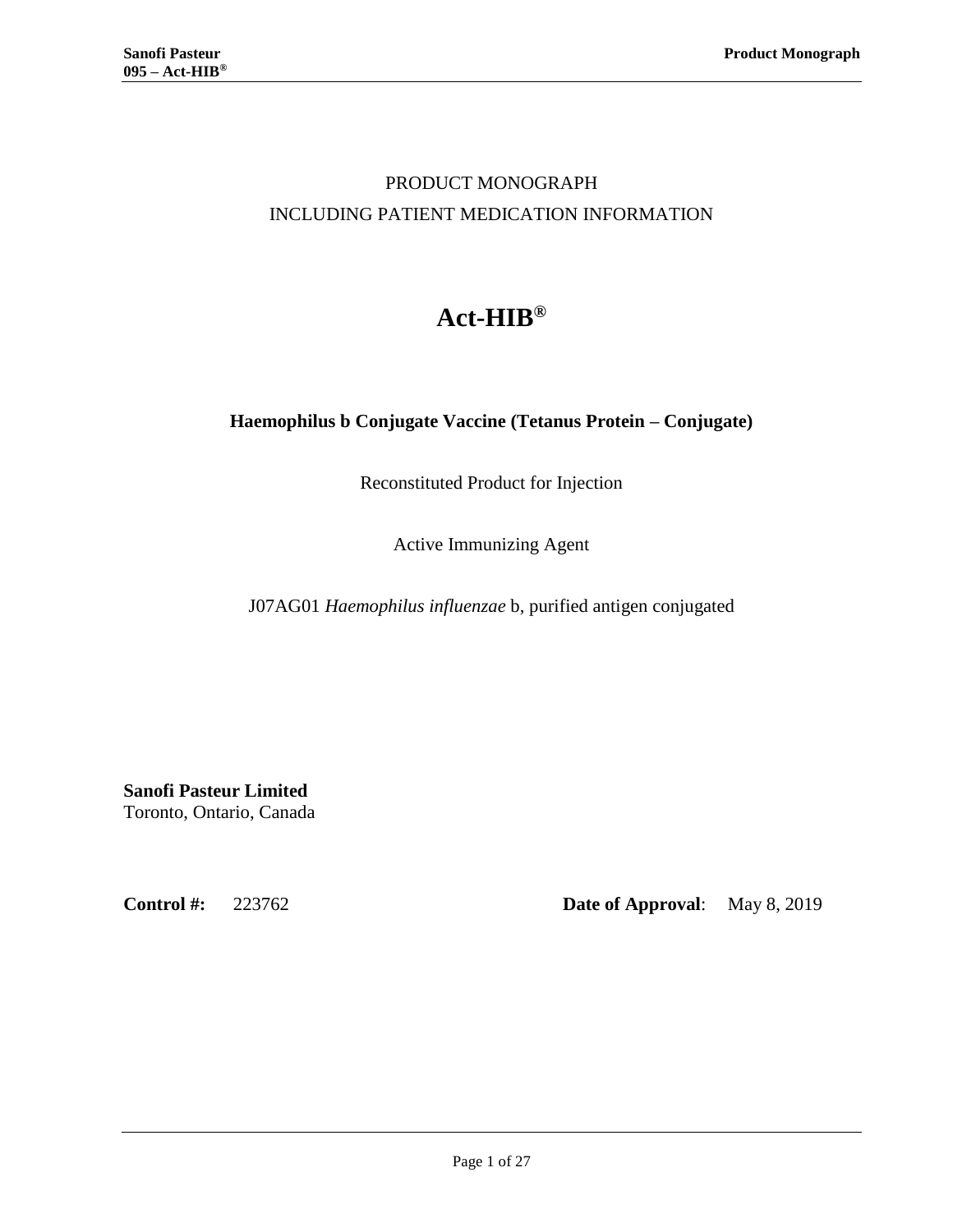## **Table of Contents**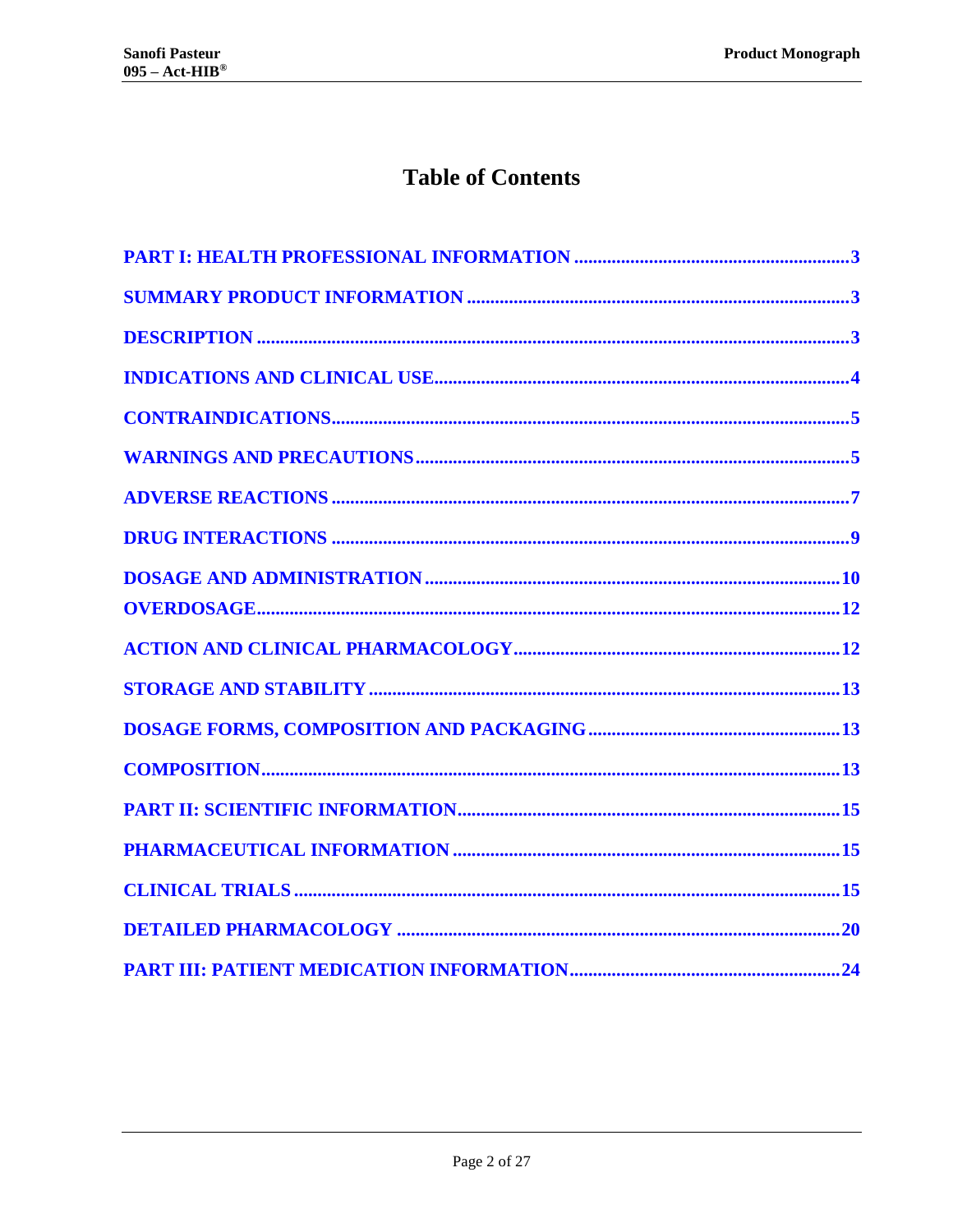## **Act-HIB®**

## **Haemophilus b Conjugate Vaccine (Tetanus Protein – Conjugate)**

## **PART I: HEALTH PROFESSIONAL INFORMATION**

## <span id="page-2-1"></span><span id="page-2-0"></span>**SUMMARY PRODUCT INFORMATION**

#### **Route of Administration**

Intramuscular injection

## **Dosage Form / Strength**

Reconstituted Product for Injection

Each 0.5 mL dose of vaccine contains:

10 µg purified polyribosylribitol phosphate capsular polysaccharide of *Haemophilus influenzae* type b covalently bound to 18-30 µg of tetanus protein.

## **Clinically Relevant Nonmedicinal Ingredients**

Sodium chloride solution, Sucrose, Tris (hydroxymethyl) aminomethane.

<span id="page-2-2"></span>*For a complete listing see* [DOSAGE FORMS, COMPOSITION AND PACKAGING](#page-12-1) s*ection.*

## **DESCRIPTION**

Act-HIB<sup>®</sup> [Haemophilus b Conjugate Vaccine (Tetanus Protein – Conjugate)] is a freeze-dried powder and diluent for intramuscular administration.

Act-HIB® is prepared from *Haemophilus influenzae* type b (Hib) strain cultures and *Clostridium tetani* cultures. Hib strains are precipitated with cetrimide and capsular polysaccharide (PRP) is extracted. PRP is then purified and activated. At the same time, the preparation of *C. tetani* strains is precipitated with ammonium sulphate and detoxified to obtain tetanus protein, which is concentrated. Activated PRP and concentrated tetanus protein are conjugated by carbodiimide group reaction to produce the drug substance (PRP-T), which is then formulated with excipients (final bulk product) that is then freeze-dried.

The diluent for reconstitution is a 0.4% saline solution. After reconstitution the vaccine appears clear and colourless and does not contain a preservative.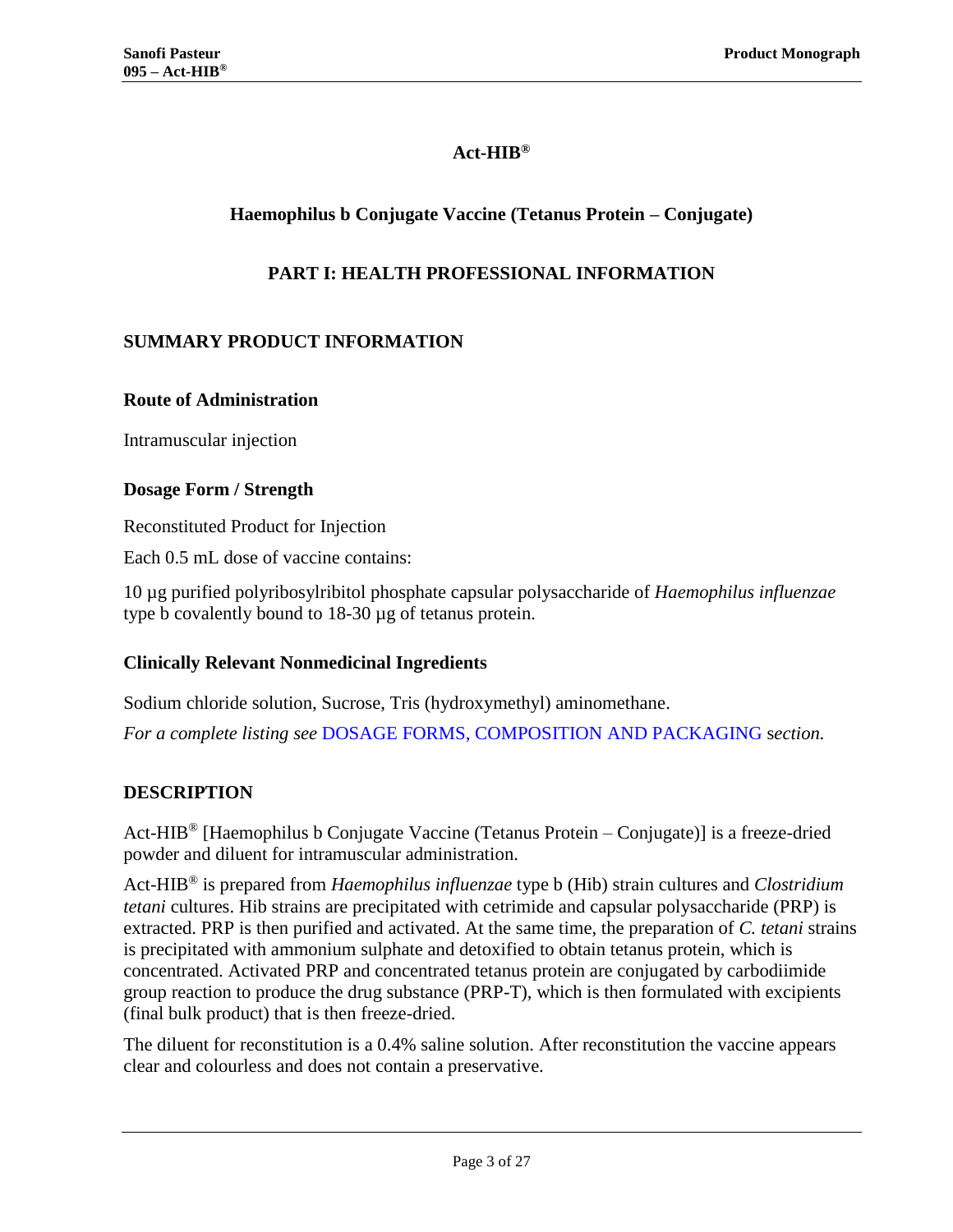## <span id="page-3-0"></span>**INDICATIONS AND CLINICAL USE**

Act-HIB<sup>®</sup> [Haemophilus b Conjugate Vaccine (Tetanus Protein – Conjugate)] is indicated for the active immunization of persons 2 months of age and older for the prevention of invasive disease caused by *Haemophilus influenzae* type b. [\(1\)](#page-20-0)

This vaccine is indicated for routine immunization against invasive disease caused by *H. influenzae* type b in infants and children starting at 2 months of age.

Older children and adults with asplenia or hyposplenism (including sickle cell anemia, thalassemia major, essential thrombocytopenia, celiac disease and inflammatory bowel disease); those with defects in antibody production (e.g., agammaglobulinemia, isotype and IgG subclass deficiencies and hyper-IgM syndromes), complement deficiencies; and those with lymphoreticular or hematopoietic malignancies, bone marrow transplantation, HIV infection and alcoholism are at increased risk of infections due to encapsulated bacteria, including *H. influenzae* and should receive Act- $HIB^{\circledR}$ . [\(1\)](#page-20-0)

Candidates for and recipients of cochlear implants should receive Act-HIB®. [\(2\)](#page-20-1)

Children in whom invasive Hib disease develops before 24 months of age should still receive vaccine as recommended, since natural disease may not induce protection. [\(1\)](#page-20-0)

Premature infants whose clinical condition is satisfactory should be immunized with full doses of vaccine at the same chronological age and according to the same schedule as full-term infants, regardless of birth weight. [\(1\)](#page-20-0)

Before the introduction of Haemophilus b conjugate vaccines in Canada, *Haemophilus influenzae*  type b (Hib) was the most common cause of bacterial meningitis and a leading cause of other serious infections in young children. [\(1\)](#page-20-0) About 55% to 65% of affected children had meningitis, the remainder suffering from epiglottitis, bacteremia, cellulitis, pneumonia or septic arthritis. The case-fatality rate of meningitis is about 5%. Severe neurologic sequelae occur in 10% to 15% of survivors and deafness in 15% to 20% (severe in 3% to 7%). The risk of Hib meningitis is at least twice as high for children attending full-time day care as for children cared for at home. The risk is also greater among children with splenic dysfunction (e.g., sickle cell disease, asplenia) or antibody deficiency, and among Inuit children. [\(1\)](#page-20-0)

Before 1988, there were an estimated 2,000 cases of Hib disease annually in Canada. Since then the overall incidence has fallen by more than  $99\%$ . [\(1\)](#page-20-0) After 1996, when routine infant immunization with Act-HIB<sup>®</sup> began, only 8 - 10 cases a year were reported. In 1998-99 over 600,000 Canadian infants completed primary immunization with Act-HIB® (contained in PENTACEL®) and over 200,000 completed a four-dose series including a booster in the second year of life. [\(3\)](#page-20-2) Only one single case of Hib infection in a child fully vaccinated with PENTACEL® was reported to Canada's nation-wide vaccine surveillance system in 1999. [\(3\)](#page-20-2) In 2000, case reports of Haemophilus b meningitis reached an historical low with only 4 cases reported, a reduction of 99% from pre-vaccine levels. [\(4\)](#page-20-3)

H*. influenzae* is also commonly associated with otitis media, sinusitis, bronchitis and other respiratory tract disorders. However, since type b organisms seldom cause these disorders, Hib vaccines have not affected their incidence. [\(1\)](#page-20-0)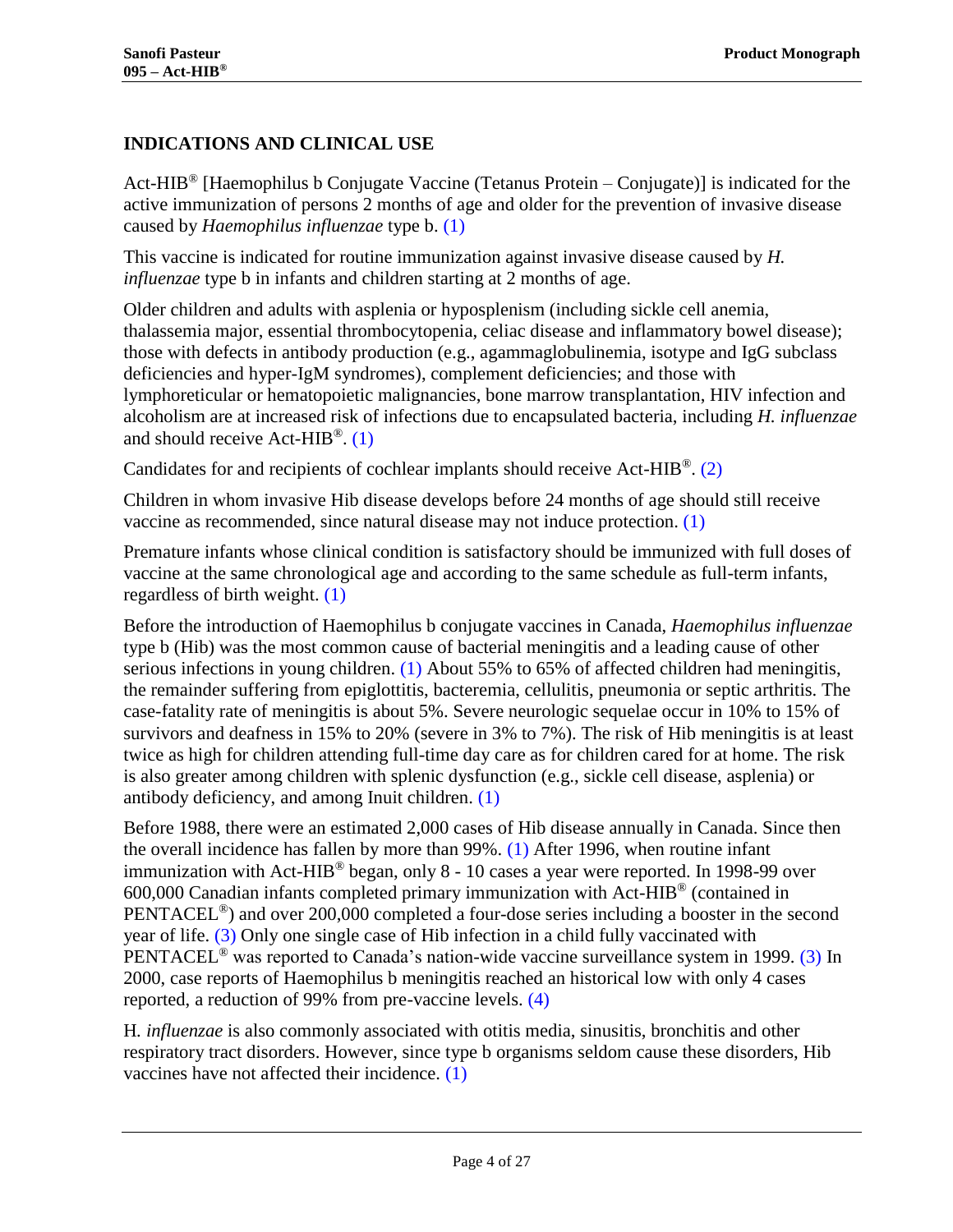## <span id="page-4-0"></span>**CONTRAINDICATIONS**

Allergy to any component of Act-HIB<sup>®</sup> [Haemophilus b Conjugate Vaccine (Tetanus Protein – Conjugate)] (see components listed in [DESCRIPTION\)](#page-2-2), including tetanus protein, or an allergic or anaphylactic reaction to a previous dose of Act-HIB<sup>®</sup> are contraindications to vaccination. When Act-HIB<sup>®</sup> is reconstituted with Sanofi Pasteur Limited's TRIPACEL<sup>®</sup> or QUADRACEL<sup>®</sup> the contraindications for TRIPACEL® or QUADRACEL® must also be considered.

Immunization with Act-HIB<sup>®</sup> should be deferred in the presence of any acute illness, including febrile illness, to avoid superimposing adverse effects from the vaccine on the underlying illness or mistakenly attributing to the vaccine a manifestation of the underlying illness. A minor afebrile illness such as mild upper respiratory infection is not usually reason to defer immunization.  $(1)$ 

## <span id="page-4-1"></span>**WARNINGS AND PRECAUTIONS**

As with any vaccine, immunization with Act-HIB<sup>®</sup> [Haemophilus b Conjugate Vaccine (Tetanus Protein – Conjugate)] may not protect 100% of susceptible individuals.

Do not inject into a blood vessel.

Aseptic technique must be used. Use a separate sterile needle and syringe, or a sterile disposable unit, for each individual dose to prevent disease transmission. Needles should not be recapped and should be disposed of in accordance with biohazardous waste recommendations.

Before administration, take all appropriate precautions to prevent adverse reactions. This includes a review of the patient's history concerning possible hypersensitivity to the vaccine or similar vaccine, previous immunization history, the presence of any contraindications to immunization, current health status.

Before administration of Act-HIB<sup>®</sup>, health-care providers should inform the patient, parent or guardian of the benefits and risks of immunization, inquire about the recent health status of the patient and comply with any local requirements regarding information to be provided to the patient before immunization and the importance of completing the immunization series.

Because the vaccine will not protect against non-typeable strains of *H. influenzae,* which cause recurrent upper respiratory disease, otitis media and sinusitis, the vaccine is not recommended for these conditions.

#### **Carcinogenesis and Mutagenesis**

No evaluation of Act-HIB<sup>®</sup> has been made with respect to its potential for carcinogenesis or mutagenesis.

## **Hematologic**

Because of the risk of bleeding and hematoma formation following any intramuscular injection, Act-HIB<sup>®</sup> should be given with caution in persons with any bleeding disorder, such as hemophilia or thrombocytopenia, or persons on anticoagulant therapy.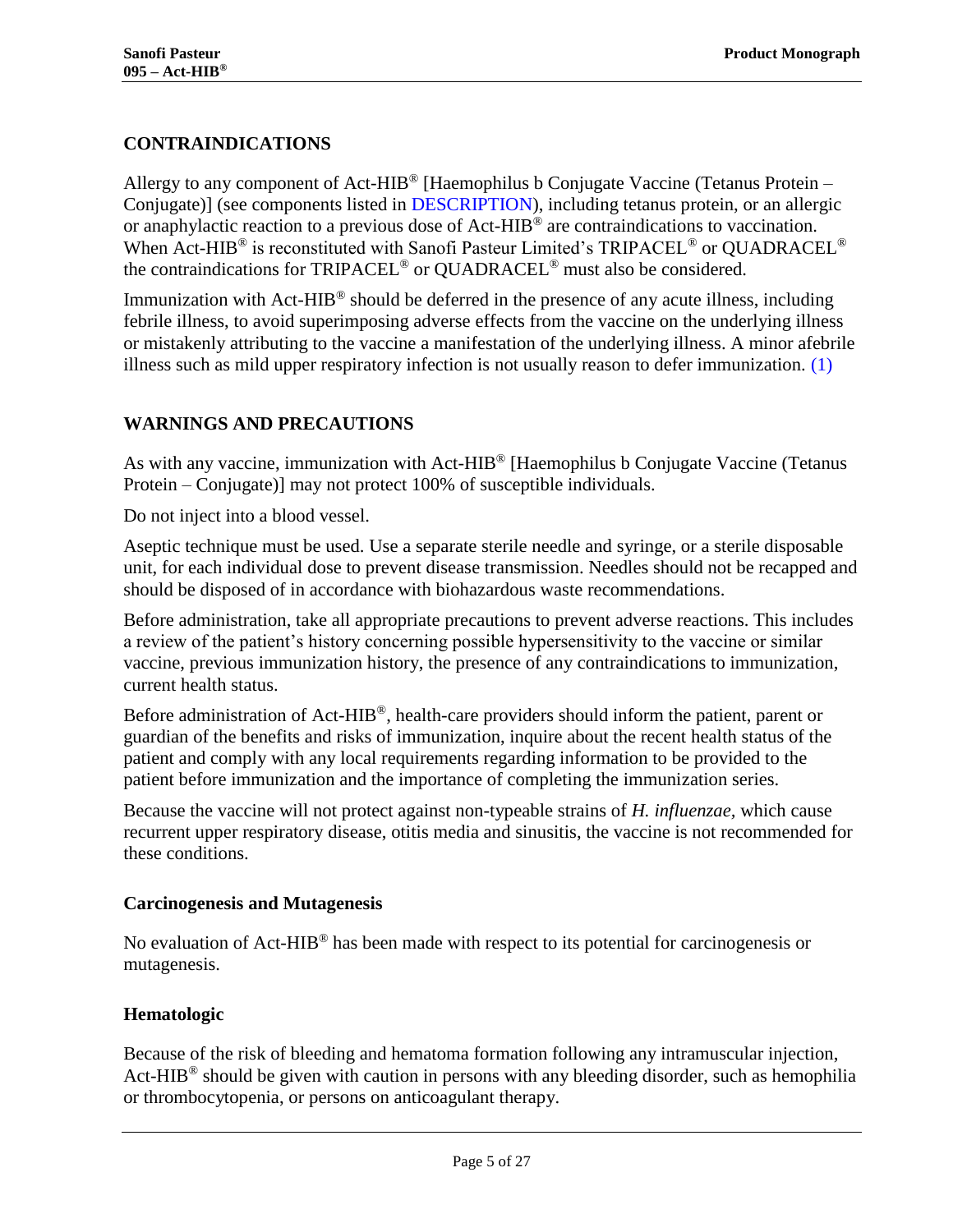## **Immune**

As with other products, Epinephrine Hydrochloride Solution (1:1000) and other appropriate agents should be available for immediate use in case an anaphylactic or acute hypersensitivity reaction occurs. [\(1\)](#page-20-0) Health-care providers should be familiar with current recommendations for the initial management of anaphylaxis in non-hospital settings, including proper airway management. [\(5\)](#page-20-4) For instructions on recognition and treatment of anaphylactic reactions, see the current edition of the Canadian Immunization Guide or visit the Health Canada website.

When Act-HIB<sup>®</sup> is reconstituted with Sanofi Pasteur Limited's TRIPACEL<sup>®</sup> or QUADRACEL<sup>®</sup>, the possibility of allergic reactions to the components of these vaccines must be evaluated.

Immunocompromised persons (whether from disease or treatment) may not obtain the expected immune response. [\(1\)](#page-20-0) If possible, consideration should be given to delaying routine vaccination until after the completion of any immunosuppressive treatment. [\(1\)](#page-20-0) However, the vaccination of subjects with chronic immunosupression, such as HIV infection, asplenia  $(6)$  [\(7\)](#page-20-6) [\(8\)](#page-20-7) [\(9\)](#page-20-8) or sickle cell disease,  $(10)(11)$  $(10)(11)$  is recommended even though there is a risk of suboptimal immune response. [\(1\)](#page-20-0)

In patients <10 years of age with functional or anatomic asplenia it may be prudent to verify the presence of antibodies directed against *H. influenzae* and re-immunize as needed. [\(1\)](#page-20-0)

Individuals who have received multiple doses of products containing tetanus toxoid show no differences in reaction rates when immunized with this vaccine.

Recipients of *Haemophilus* b vaccine are not protected against Hib disease in the week after vaccination, before the onset of the protective effects of the vaccine.

## **Peri-Operative Considerations**

Act-HIB® along with other recommended vaccines should be administered if possible at least 2 weeks before removal of the spleen. [\(1\)](#page-20-0)

## *Special Populations*

## **Pregnant Women**

Vaccination of adults against Hib is uncommon. Data on the use of this vaccine in pregnant women are limited, therefore, the administration of the vaccine during pregnancy is not recommended. Act-HIB<sup>®</sup> should be given to pregnant women only if clearly needed and following an assessment of the risks and benefits. [\(12\)](#page-20-11)

Animal reproduction studies have not been conducted with Act-HIB®. It is also not known whether Act-HIB<sup>®</sup> reconstituted with saline diluent can cause fetal harm when administered to a pregnant woman or can affect reproduction capacity.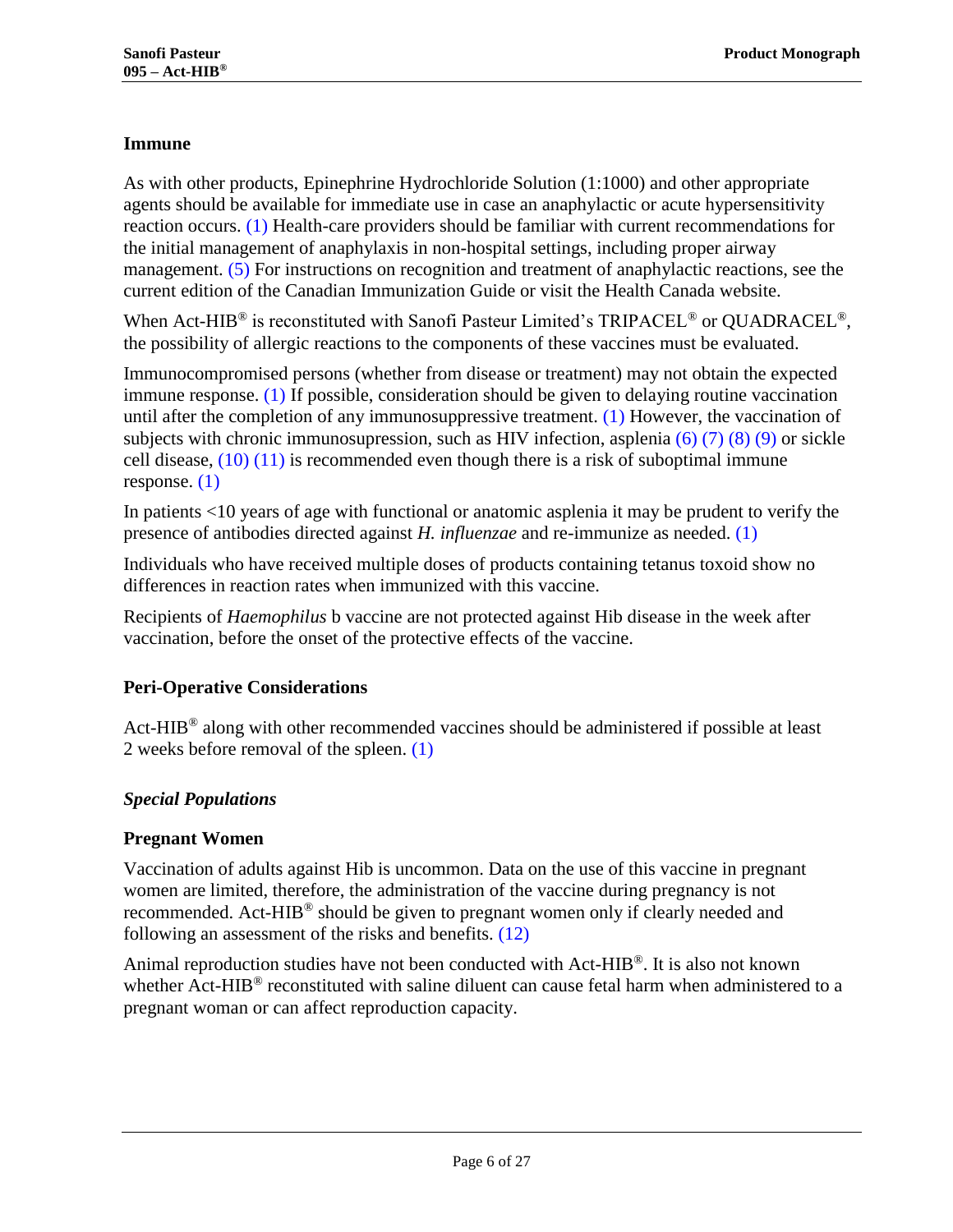## **Nursing Women**

Vaccination of adults against Hib is uncommon. It is not known whether this vaccine is excreted in human milk; therefore, the risk and benefits should be carefully considered before administering  $Act-HIB^{\circledR}$  to a nursing mother.

The National Advisory Committee on Immunization (NACI) states that lactating mothers who have not received the recommended immunizations may safely be given vaccines. [\(1\)](#page-20-0)

## **Pediatrics**

The potential risk of apnea and the need for respiratory monitoring for  $48 - 72$  hours should be considered when administering the primary immunization series to very premature infants (born  $\leq$  28 weeks of gestation) and particularly for those with a previous history of respiratory immaturity. As the benefit of vaccination is high in this group of infants, vaccination should not be withheld or delayed.

## <span id="page-6-0"></span>**ADVERSE REACTIONS**

## **Adverse Drug Reaction Overview**

Pain, redness, swelling or induration at the injection site, are seen in 5-30% of vaccinees. It is generally early, transient, and of moderate intensity. Systemic reactions including fever, irritability, drowsiness, prolonged or abnormal crying, anorexia and vomiting have occurred after immunization with Act-HIB<sup>®</sup> [Haemophilus b Conjugate Vaccine (Tetanus Protein – Conjugate)] in conjunction with whole-cell or acellular DPT-containing vaccines. The rates of reactions observed were generally comparable to those usually reported following the concomitant vaccine given alone.

Adverse events presented in this section are listed using MedDRA terminology (system organ classes and terms). Within each system organ class, the adverse events are ranked under headings of frequency (most frequent reactions first), using the following convention: [\(13\)](#page-20-12)

Very common:  $\geq 10\%$ 

Common:  $\geq 1\%$  and  $< 10\%$ 

Uncommon:  $\geq 0.1\%$  and  $\lt 1\%$ 

 $\text{Rare}: \geq 0.01\%$  and  $\lt 0.1\%$ 

Very rare:  $< 0.01\%$ 

Not known: cannot be estimated from the available data.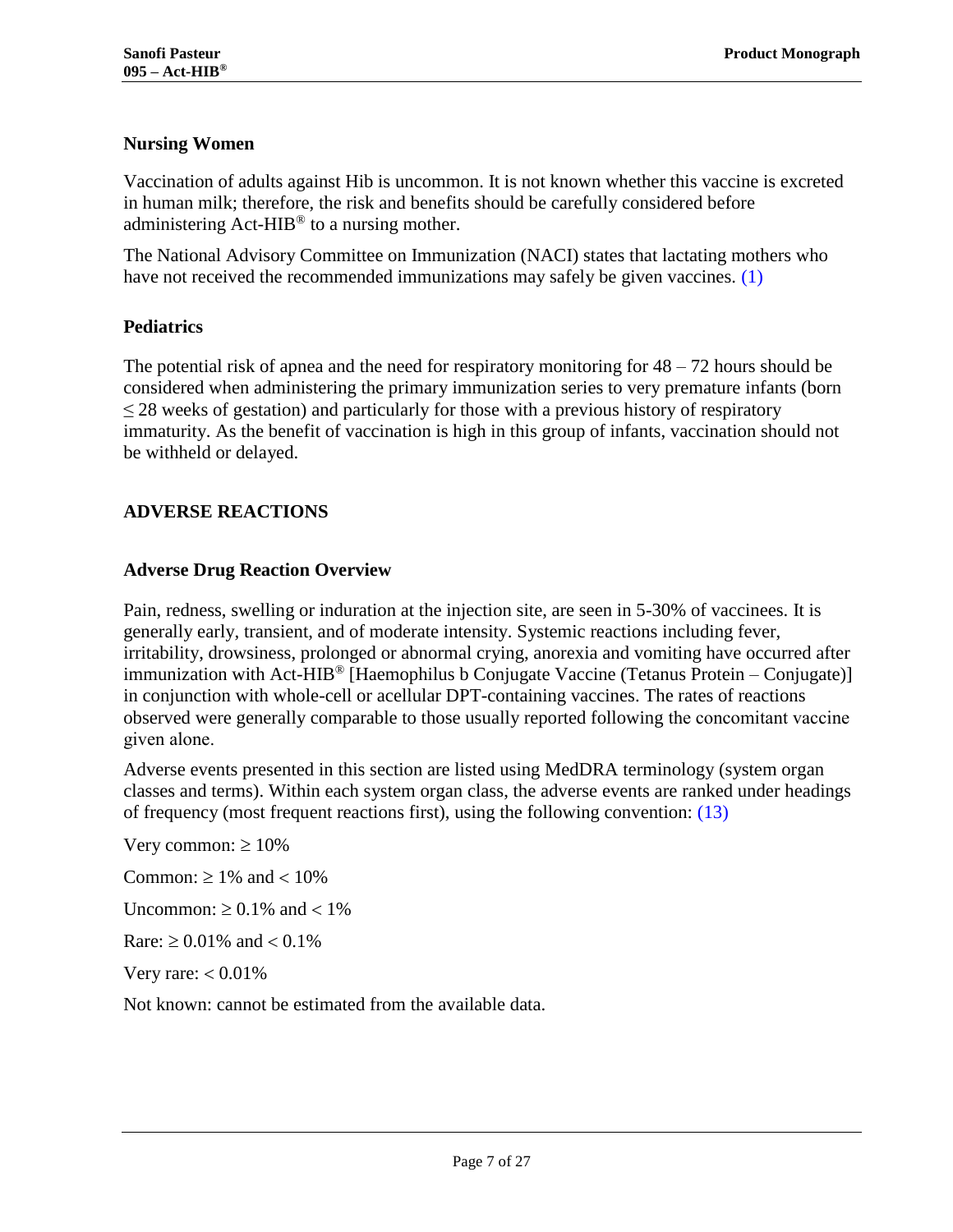## **Clinical Trial Adverse Drug Reactions**

Act-HIB<sup>®</sup> has been administered during clinical trials to over 110,000 infants and children in Canada, the United States, Finland, France, Chile, Israel, and the United Kingdom using local immunization schedules, almost always in conjunction with whole-cell or acellular DPT vaccines [\(14\)](#page-20-13) [\(15\)](#page-20-14) and has been used widely in immunization programs. In controlled studies, when Act-HIB® was administered in conjunction with DPT vaccines, the rate and type of subsequent systemic reactions were not different from those seen with DPT administered alone.

Adverse events, possibly related, observed during clinical studies in more than 1% patients after immunization (i.e., "common" to "very common") are presented in this section, categorized by frequency. They usually occur soon after the administration of the vaccine (within 6-24 hours), are transient, and have a mild to moderate intensity.

No increase in the incidence or severity of these events was seen with subsequent doses of the primary vaccination series.

The most common reactions occurring after Act-HIB<sup>®</sup> administration were local reactions at the injection site, fever and irritability.

#### **Gastrointestinal disorders**

Vomiting: common

#### **General disorders and application site conditions**

- General disorders: pyrexia (fever): common (above 39°C: uncommon)
- Application site conditions: Injection site reactions such as pain, erythema, swelling and/or inflammation, induration: common to very common.

#### **Psychiatric disorders**

- Irritability: very common
- Crying (uncontrollable or abnormal): uncommon to common.

#### **Post-Market Adverse Reactions**

The following additional adverse events have been spontaneously reported during the postmarketing use of Act-HIB<sup>®</sup> worldwide. Because these events are reported voluntarily from a population of uncertain size, it is not always possible to reliably estimate their frequency or establish a causal relationship to vaccine exposure. Decisions to include these events in labelling were based on one or more of the following factors: 1) severity of the event, 2) frequency of reporting, or 3) strength of causal connection to Act-HIB  $^{\circledR}$ .

#### **General disorders and application site conditions**

- Extensive limb swelling of the vaccinated limb (from the injection site beyond one or both joints)
- Large injection site reactions (>50 mm) such as pain, erythema, swelling and/or inflammation, or induration
- Edema of lower limbs:

Edematous reaction affecting one or both lower limbs may occur following vaccination with *Haemophilus influenzae* type b containing vaccines. If this reaction occurs, it does so mainly after primary injections and is observed within the first few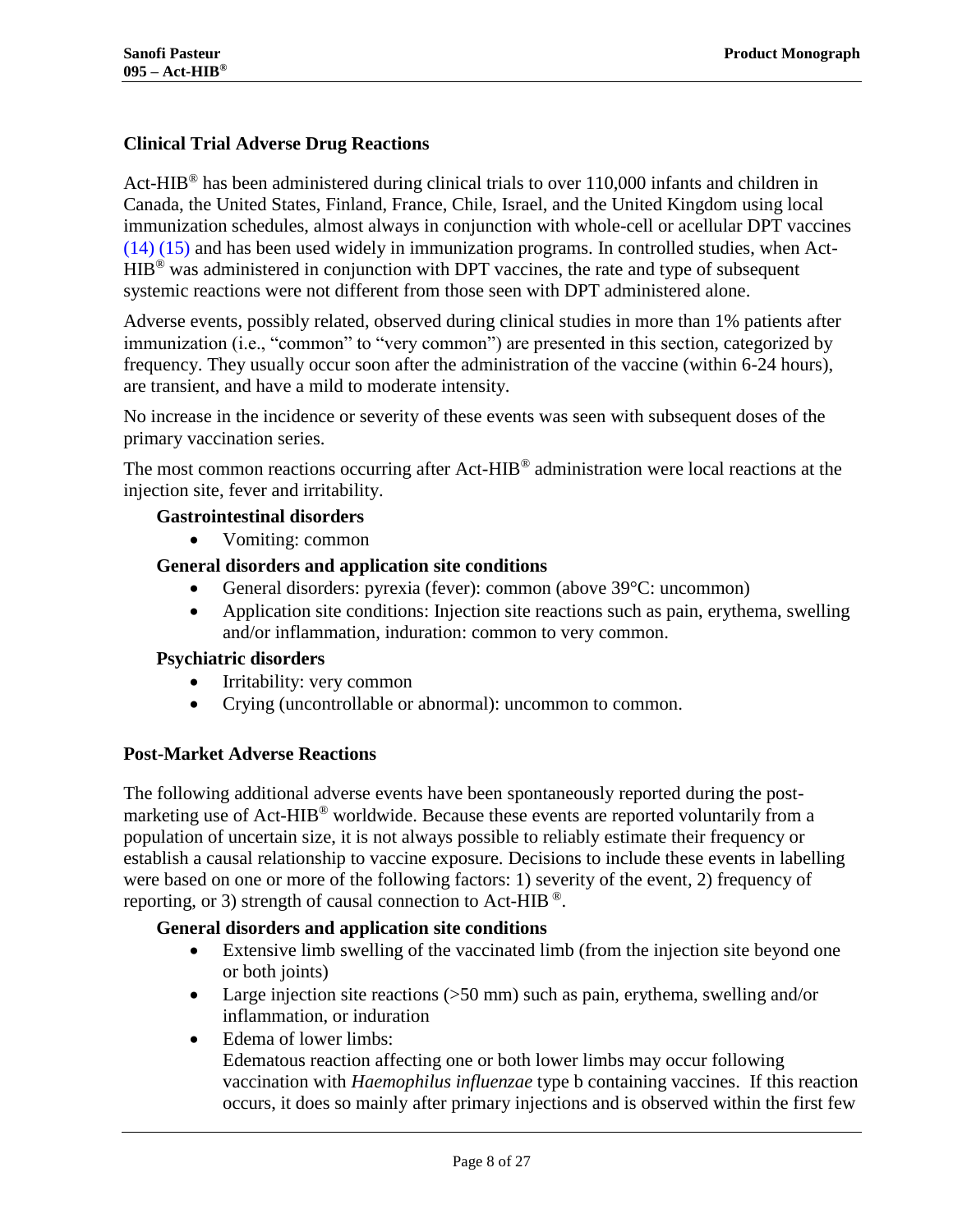hours following vaccination. Associated symptoms may include cyanosis, redness, transient purpura and severe crying. All events resolve spontaneously without sequelae within 24 hours.

#### **Immune system disorders**

Hypersensitivity reactions

#### **Nervous system disorders**

Convulsions (with or without fever)

#### **Skin and subcutaneous tissue disorders:**

- Urticaria, rash generalized, rash, pruritus
- Face edema, laryngeal edema (suggestive of a possible hypersensitivity reaction).

#### **Potential Adverse Events**

Other adverse events reported with administration of other *Haemophilus influenzae* type b conjugate vaccines include renal failure and Guillain-Barré syndrome (GBS). [\(16\)](#page-21-0) A cause and effect relationship among any of these events and the vaccination has not been established.

When Act-HIB<sup>®</sup> is reconstituted with another vaccine, the product monograph of that other vaccine must be carefully reviewed.

Physicians should be familiar with the adverse reactions associated with whatever vaccine is used to reconstitute Act-HIB<sup>®</sup> and read carefully the direction leaflet which accompanies each such vaccine.

Physicians, nurses and pharmacists should report any adverse occurrences temporally associated with the administration of the product in accordance with local requirements and to the Pharmacovigilance Department, Sanofi Canada, 2905 Place Louis-R-Renaud, Laval, QC, H7V 0A3, Canada. 1-888-621-1146 (phone).

#### <span id="page-8-0"></span>**DRUG INTERACTIONS**

Act-HIB® [Haemophilus b Conjugate Vaccine (Tetanus Protein – Conjugate)] may be reconstituted with the diluent provided or with QUADRACEL® or TRIPACEL®.

Once reconstituted, this vaccine must not be mixed with other vaccine or medicinal products.

Act-HIB<sup>®</sup> may be administered simultaneously with whole-cell DPT, DT, whole-cell DPT Polio, IPV, QUADRACEL® or TRIPACEL® at separate sites with separate syringes and with OPV.

Act-HIB<sup>®</sup> may also be given simultaneously with measles, mumps, rubella, hepatitis B, pneumococcal and meningococcal vaccines at separate sites with separate syringes.

Because simultaneous administration of common childhood vaccines is not known to affect the efficacy or safety of any of the routine recommended childhood vaccines, if the return of a vaccine recipient for further immunization is doubtful, simultaneous administration of all vaccines appropriate for age and previous vaccination status at separate sites with separate syringes is indicated.  $(1)$   $(5)$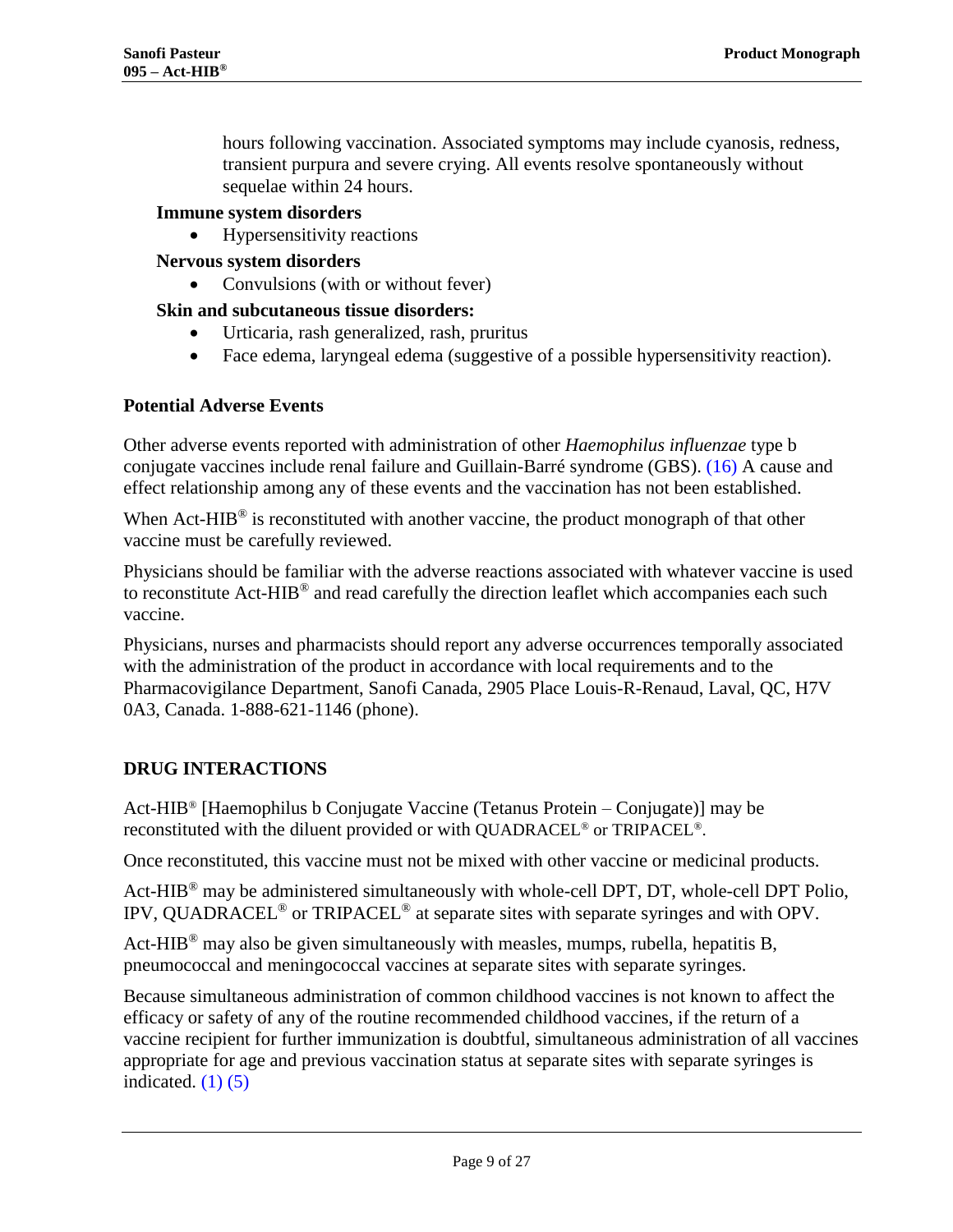Immunosuppressive therapies, including irradiation, antimetabolites, alkylating agents, cytotoxic drugs and corticosteroids (used in greater than physiologic doses), may reduce the immune response to vaccines. (See WARNINGS AND PRECAUTIONS – Immune.)

## **Drug-Laboratory Interactions**

Capsular polysaccharide antigen can be detected in the urine of vaccinees for up to 2 weeks following immunization with conjugate vaccines. This phenomenon should not be confused with invasive Hib infections. [\(1\)](#page-20-0)

## <span id="page-9-0"></span>**DOSAGE AND ADMINISTRATION**

#### **Recommended Dose and Schedule**

Each dose is a single injection of 0.5 mL given intramuscularly.

- 1. **Routine**: Act-HIB® [Haemophilus b Conjugate Vaccine (Tetanus Protein Conjugate)] is indicated for the routine immunization of all children between **2 and 59 months** of age. In infants, three injections are to be given intramuscularly at **2, 4 and 6 months** of age, followed by a booster at **18\* months** of age (While an interval of 2 months between doses is recommended, an interval as short as 1 month is acceptable).
- 2. a) For infants between the age of **7 and 11 months**, two doses should be given at an interval of two months, followed by a booster at **18\* months** of age.

b) Children between **12 and 14 months** of age who have not previously received any *Haemophilus* b vaccine should receive one dose of the vaccine followed by a booster at or after **18 months\*** of age.

c) Unvaccinated children between **15 and 59 months** of age should receive a single dose of vaccine.

\* The booster dose may be given as early as 15 months of age provided that at least 2 months have elapsed since the previous dose.

3. Older children or adults with chronic conditions associated with increased risk of invasive Hib disease (See INDICATIONS) should be immunized with a single dose of the vaccine. [\(1\)](#page-20-0)

It is preferable, when possible, to use the same product for all doses in the primary series. However, available data suggest that a primary immunization series consisting of three doses of different Hib conjugate vaccine product results in adequate antibody responses. When use of a different product is unavoidable, the specific vaccine given for each of the primary series injections should be carefully documented. [\(1\)](#page-20-0)

#### **Missed Dose**

If a dose is missed, it can be given any time.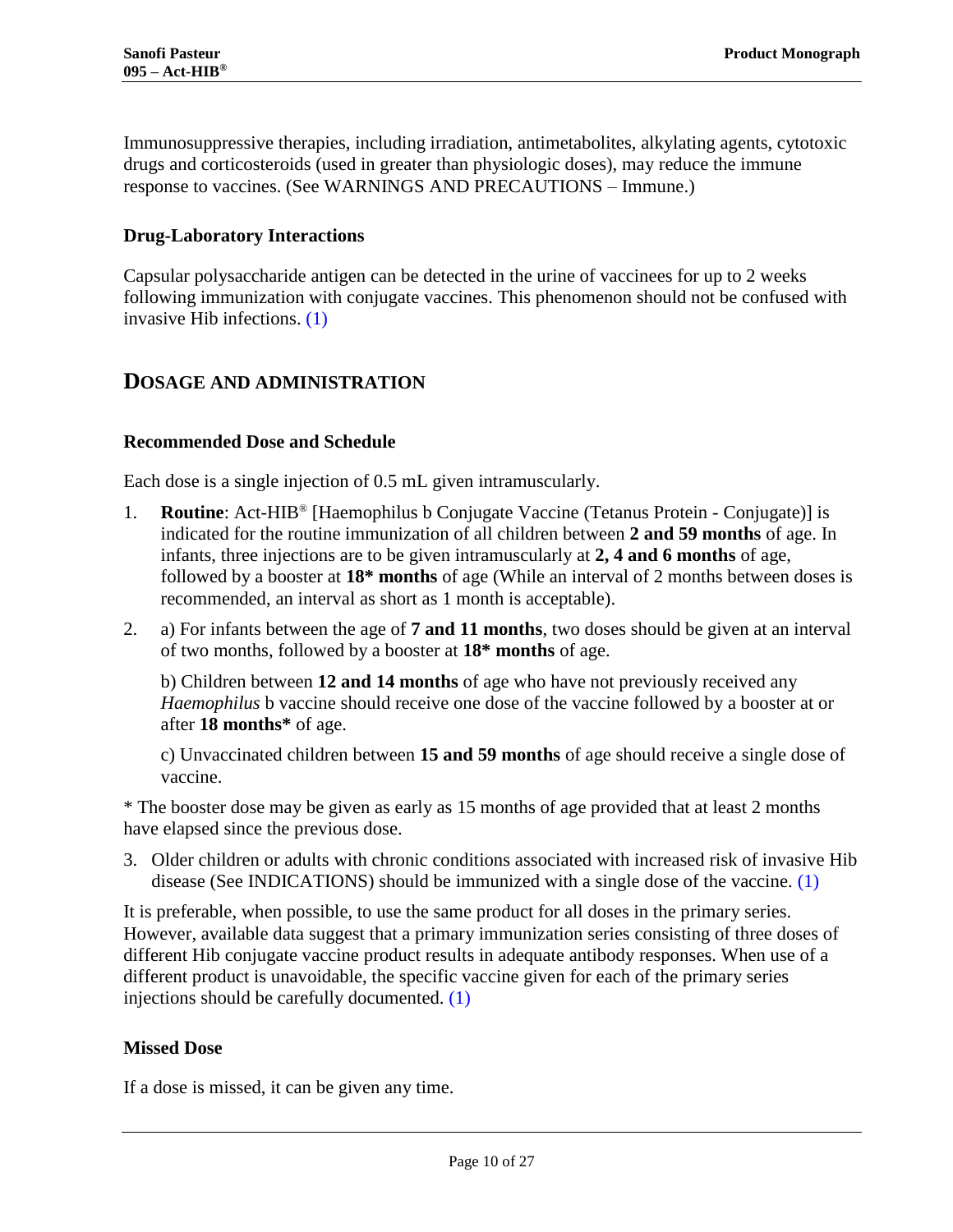## **Administration**

Sanofi Pasteur Limited's QUADRACEL® may be used for the reconstitution of lyophilized Act- $HIB<sup>®</sup>$  in place of the saline diluent. This provides an efficient means of administering routine immunization against diphtheria, tetanus, pertussis, poliomyelitis and *Haemophilus influenzae*  type b in a single injection at a single visit.

Sanofi Pasteur Limited's TRIPACEL® may be used for the reconstitution of lyophilized Act-HIB® in place of the saline diluent. This provides an efficient means of administering routine immunization against diphtheria, tetanus, pertussis and *Haemophilus influenzae* type b in a single injection at a single visit.

## **Reconstitution**

## **Reconstitution of Freeze-Dried Product and Withdrawal from Stoppered Vial.**

Reconstitute the vaccine using only the diluent supplied, Sanofi Pasteur Limited's TRIPACEL® or QUADRACEL®. The use of any other vaccine or diluent to reconstitute Act-HIB® is **not** recommended.

Do not remove the stopper from the vial.

Apply a **sterile** piece of cotton moistened with a suitable antiseptic to the surface of the stopper of the vial of vaccine. Withdraw the diluent into a syringe. Holding the plunger of the syringe containing the diluent steady, pierce the center of the stopper in the vial and **slowly** inject the 0.5 mL of diluent into the freeze-dried vaccine. Do not try to force all of the diluent into the vial at once as this will create pressure. It is necessary to allow air to escape gradually into the syringe by intermittently aspirating air from the vial while injecting the diluent into the vial. Do not remove the needle from the stopper until the required volume of diluent has been injected. Shake the vial gently until a clear, colourless solution results. **Avoid foaming** since this will prevent withdrawal of the proper dose. Withdraw the entire contents of the reconstituted vaccine into the syringe and inject the total volume (about 0.5 mL). Aseptic technique must be used for withdrawal of each dose. (See WARNINGS [AND PRECAUTIONS.](#page-4-1))

When Sanofi Pasteur Limited's TRIPACEL<sup>®</sup> or QUADRACEL<sup>®</sup> is used for the reconstitution of Act-HIB®, **shake the single dose vial well** to distribute uniformly the suspension before withdrawing entire contents (about 0.5 mL). Do not remove either the stopper or the metal seal holding it in place. Inject all the TRIPACEL<sup>®</sup> or QUADRACEL<sup>®</sup> into the vial of Act-HIB<sup>®</sup> vaccine. Swirl the vial until a cloudy, uniform suspension results. Avoid foaming since this will prevent withdrawal of the proper dose. Use a sterile needle and syringe to withdraw the entire contents for one dose.

Upon reconstitution the vaccine should be used immediately. [\(1\)](#page-20-0)

Administer the vaccine **intramuscularly**. The preferred site is into the anterolateral aspect of the mid-thigh (vastus lateralis muscle) or into the deltoid muscle. In children >1 year of age, the deltoid is the preferred site since use of the anterolateral thigh results in frequent complaints of limping due to muscle pain. [\(1\)](#page-20-0)

## **DO NOT INJECT INTRAVENOUSLY.**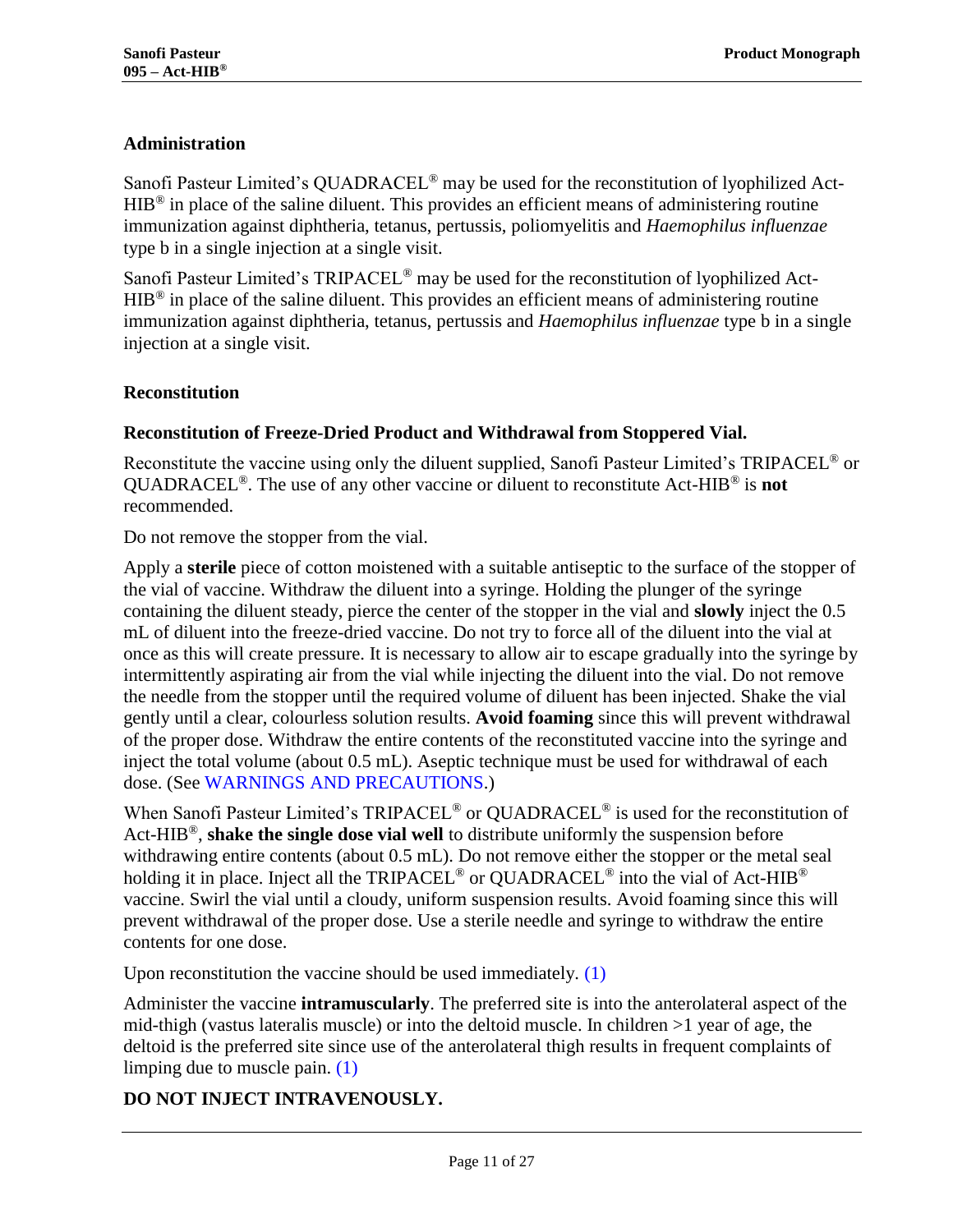Each person who is immunized should be given a permanent personal immunization record. In addition, it is essential that the physician or nurse record the immunization history in the permanent medical record of each patient. This permanent office record should contain the name of the vaccine, date given, dose, manufacturer and lot number. If Act-HIB® is reconstituted with QUADRACEL® or TRIPACEL®, the lot numbers of both vaccines should be recorded.

## <span id="page-11-0"></span>**OVERDOSAGE**

For management of a suspected drug overdose, contact your regional Poison Control Centre.

## <span id="page-11-1"></span>**ACTION AND CLINICAL PHARMACOLOGY**

## **Pharmacodynamics**

Hib conjugate vaccines are the second generation of vaccines against Hib disease, having replaced earlier polysaccharide vaccines. Polysaccharide-protein conjugate antigens have the advantage of producing greater immune response in infants and young children than purified polysaccharide vaccine. The latter stimulates only B-cells, whereas the former activates macrophages, T-helper cells and B-cells, resulting in greatly enhanced antibody responses and establishment of immunologic memory. [\(1\)](#page-20-0)

Immunogenicity studies in infants  $\geq 2$  months of age given a primary series demonstrated that almost all developed anti-PRP antibody titre  $\geq$ 0.15  $\mu$ g/mL, and approximately 90% had a titre  $\geq$ 1 µg/mL after the 3rd dose. A booster dose administered 8 to 12 months later induced a very significant increase in the mean titre of the PRP antibodies. A serum level of  $0.15 \mu g/mL$  is considered to indicate a positive response to conjugated vaccine. A level of  $>1.0 \mu g/mL$  indicates long-term protection. [\(1\)](#page-20-0) [\(17\)](#page-21-1)

#### **Pharmacokinetics**

No pharmacokinetic studies have been performed.

## **Duration of Effect**

In children who received four doses of Act-HIB® (at 2, 4, 6 and 18 months), anti-PRP antibodies remained above  $0.15 \mu g/mL$  at 4-5 years of age in 99%, and all responded vigorously to restimulation, consistent with persistent immune memory. [\(18\)](#page-21-2)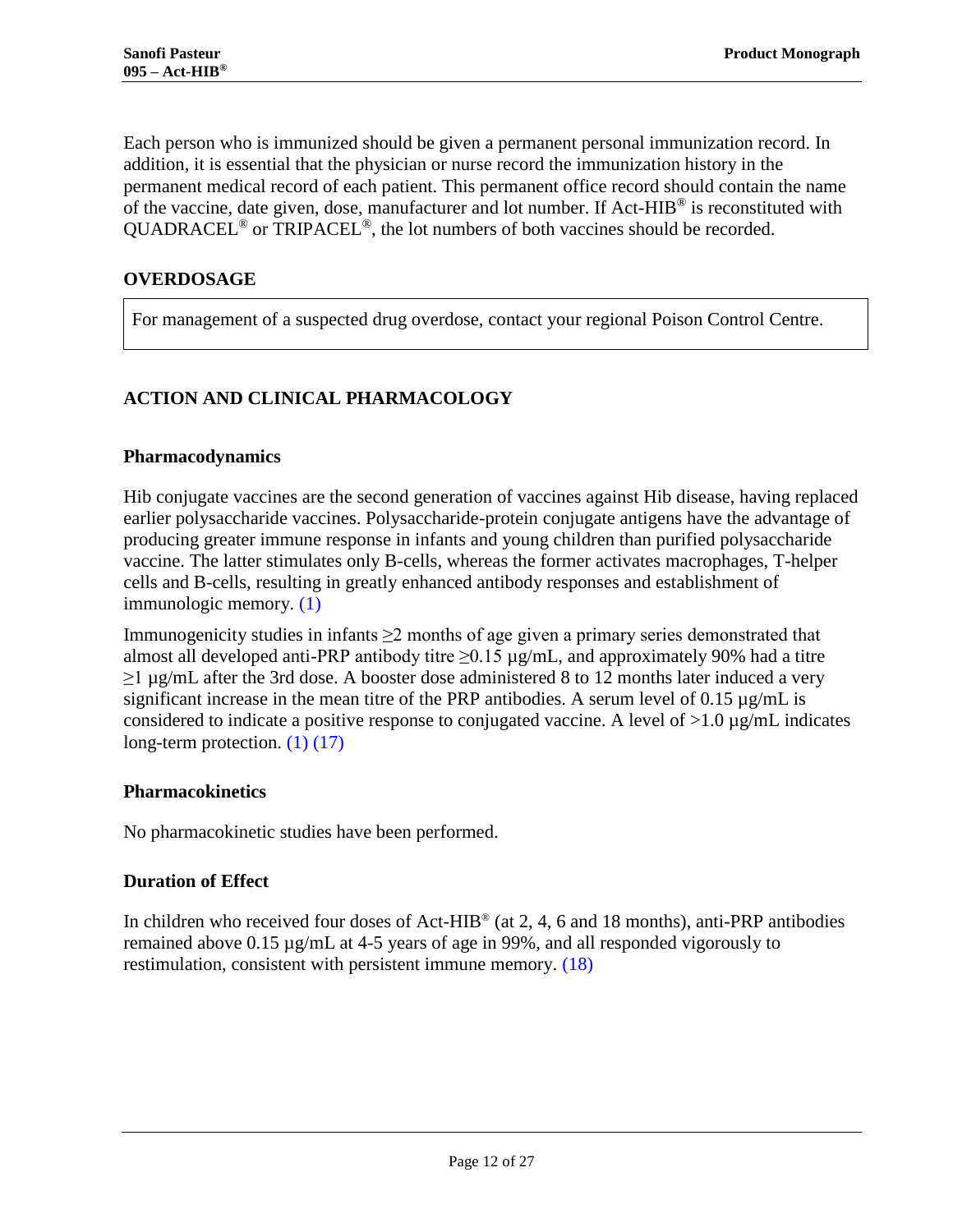## <span id="page-12-0"></span>**STORAGE AND STABILITY**

Store at 2° to 8°C (35° to 46°F). **Do not freeze.** Product which has been exposed to freezing should not be used.

The vaccine should be used immediately after reconstitution.

<span id="page-12-1"></span>Do not use after the expiration date.

## **DOSAGE FORMS, COMPOSITION AND PACKAGING**

Act-HIB<sup>®</sup> [Haemophilus b Conjugate Vaccine (Tetanus Protein - Conjugate)] is available in packages containing five single dose vials of Act-HIB® and five x 0.5 mL (single dose vials of Sanofi Pasteur Limited's DILUENT, 0.4% Saline for reconstitution of Act-HIB®.

Act-HIB<sup>®</sup> is also supplied in packages containing five single dose vials of Act-HIB<sup>®</sup> and five x 0.5 mL (single dose) vial of Sanofi Pasteur Limited's QUADRACEL® to be used for reconstitution in place of the Act-HIB<sup>®</sup> diluent and sold under the tradename PENTACEL<sup>®</sup>.

Act-HIB<sup>®</sup> is also supplied in one or five dose packages containing either one or five single dose vials of Act-HIB® and one or five x 0.5 mL (single dose) vials of Sanofi Pasteur Limited's TRIPACEL® to be used for reconstitution in place of the Act-HIB® diluent and sold under the tradename ACTACEL®.

The stoppers of the vials containing  $Act-HIB^@$  and the diluent (0.4% saline) do not contain latex (natural rubber).

## <span id="page-12-2"></span>**COMPOSITION**

Each single dose  $(0.5$  mL) contains:

#### **Active Ingredients**

| Purified Polyribosylribitol Phosphate Capsular Polysaccharide (PRP) of        |            |
|-------------------------------------------------------------------------------|------------|
| Haemophilus influenzae type b covalently bound to 18-30 µg of Tetanus Protein | $10 \mu$ g |
|                                                                               |            |

#### **Other Ingredients**

| <i>Excipients:</i>                                                                                                                                                                                                              |                     |
|---------------------------------------------------------------------------------------------------------------------------------------------------------------------------------------------------------------------------------|---------------------|
| Tris (hydroxymethyl) aminomethane                                                                                                                                                                                               | $0.6$ mg            |
| Sucrose                                                                                                                                                                                                                         | $42.5 \text{ mg}$   |
| Sodium Chloride*                                                                                                                                                                                                                | $2.0 \,\mathrm{mg}$ |
| $\ast$ 4791, and all the state of the contract of the Article of THTD (0) and a contract of the state of the state of the state of the state of the state of the state of the state of the state of the state of the state of t |                     |

\* The sodium chloride comes from the Act-HIB® diluent and not the lyophilized product.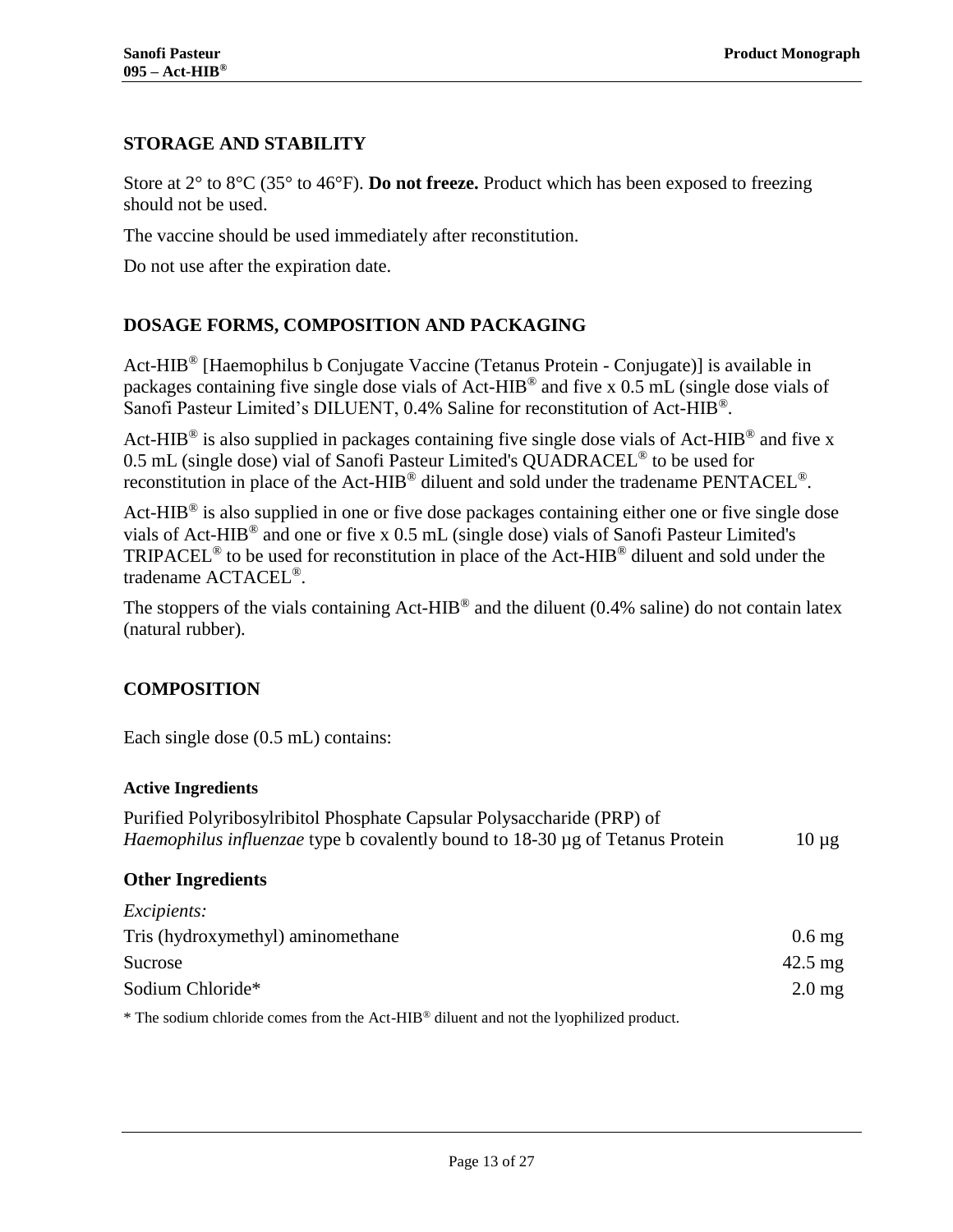Full product monograph available on request.

Visit us at www.sanofi.ca

Vaccine Information Service: 1-888-621-1146 or 416-667-2779.

Product Information as of May 2019.

Fabricated by: **Sanofi Pasteur SA** Lyon, France

Manufactured and distributed by: **Sanofi Pasteur Limited** Toronto, Ontario, Canada

R14-0519 Canada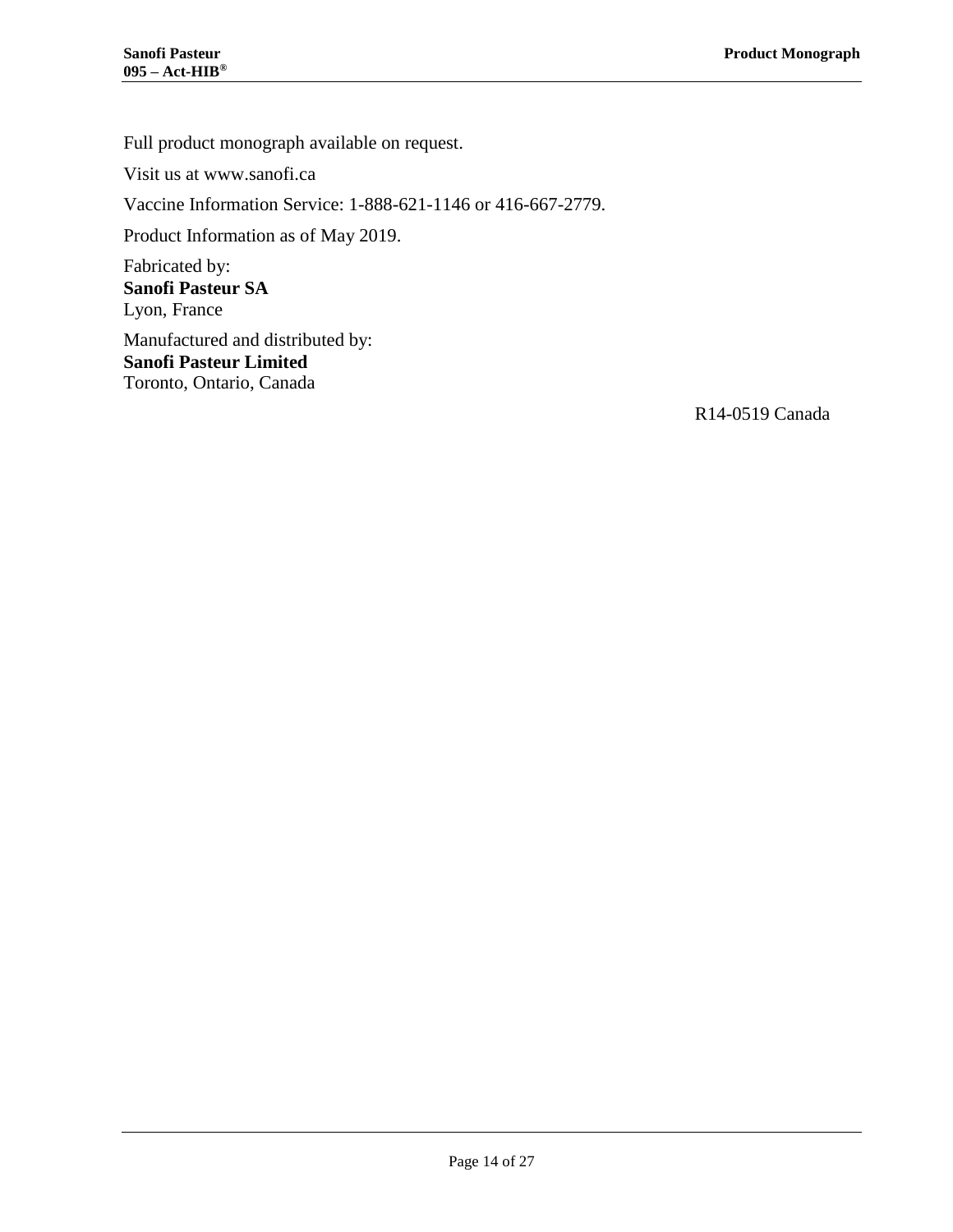## **PART II: SCIENTIFIC INFORMATION**

#### <span id="page-14-1"></span><span id="page-14-0"></span>**PHARMACEUTICAL INFORMATION**

#### **Drug Substance**

Proper name: Haemophilus b Conjugate Vaccine (Tetanus Protein – Conjugate)

#### **Product Characteristics**

Act-HIB® [Haemophilus b Conjugate Vaccine (Tetanus Protein - Conjugate)], produced by Sanofi Pasteur SA, is a sterile, lyophilized powder which is reconstituted at the time of use with saline diluent (0.4% Sodium Chloride) for intramuscular use only.

The vaccine consists of the Haemophilus b capsular polysaccharide (polyribosyl-ribitolphosphate, PRP), a high molecular weight polymer prepared from the *Haemophilus influenzae*  type b strain 1482 grown in a semi-synthetic medium, covalently bound to tetanus toxoid. [\(19\)](#page-21-3) The tetanus toxoid is prepared by extraction, ammonium sulfate purification, and formalin inactivation of the toxin from cultures of *Clostridium tetani* (Harvard strain) grown in a modified Mueller and Miller medium. [\(20\)](#page-21-4) The toxoid is filter sterilized prior to the conjugation process. Potency of Act-HIB<sup>®</sup> is specified on each lot by limits on the content of PRP polysaccharide and protein in each dose and the proportion of polysaccharide and protein in the vaccine which is characterized as high molecular weight conjugate.

When Act-HIB<sup>®</sup> is reconstituted with saline diluent, each single dose of 0.5 mL is formulated to contain 10 µg of purified capsular polysaccharide conjugated to 18-30 µg of inactivated tetanus toxoid, and 8.5% of sucrose. The lyophilized Act-HIB<sup>®</sup> powder and saline diluent contain no preservative.

<span id="page-14-2"></span>The vaccine reconstituted, using the saline diluent provided, appears clear and colourless.

#### **CLINICAL TRIALS**

Act-HIB® [Haemophilus b Conjugate Vaccine (Tetanus Protein - Conjugate)] has been administered during clinical trials to over 110,000 infants and children in Canada, the United States, Finland, France, Chile, Israel, and the United Kingdom using local immunization schedules, [\(19\)](#page-21-3) [\(20\)](#page-21-4) and has been used widely in immunization programs.

#### **Study Results — Act-HIB®**

In clinical trials where 921 infants were given the vaccine at 2, 4 and 6 months, a titre of at least 0.15 µg/mL was achieved after dose 3 in 99% and a titre of at least 1.00 μg/mL in 93%. The weighted GMT achieved was 7.0 μg/mL (95% confidence limits are 3.4 - 14.2 μg/mL). Protective levels of anti-PRP developed after the second dose in 92.8% of these infants. [\(19\)](#page-21-3)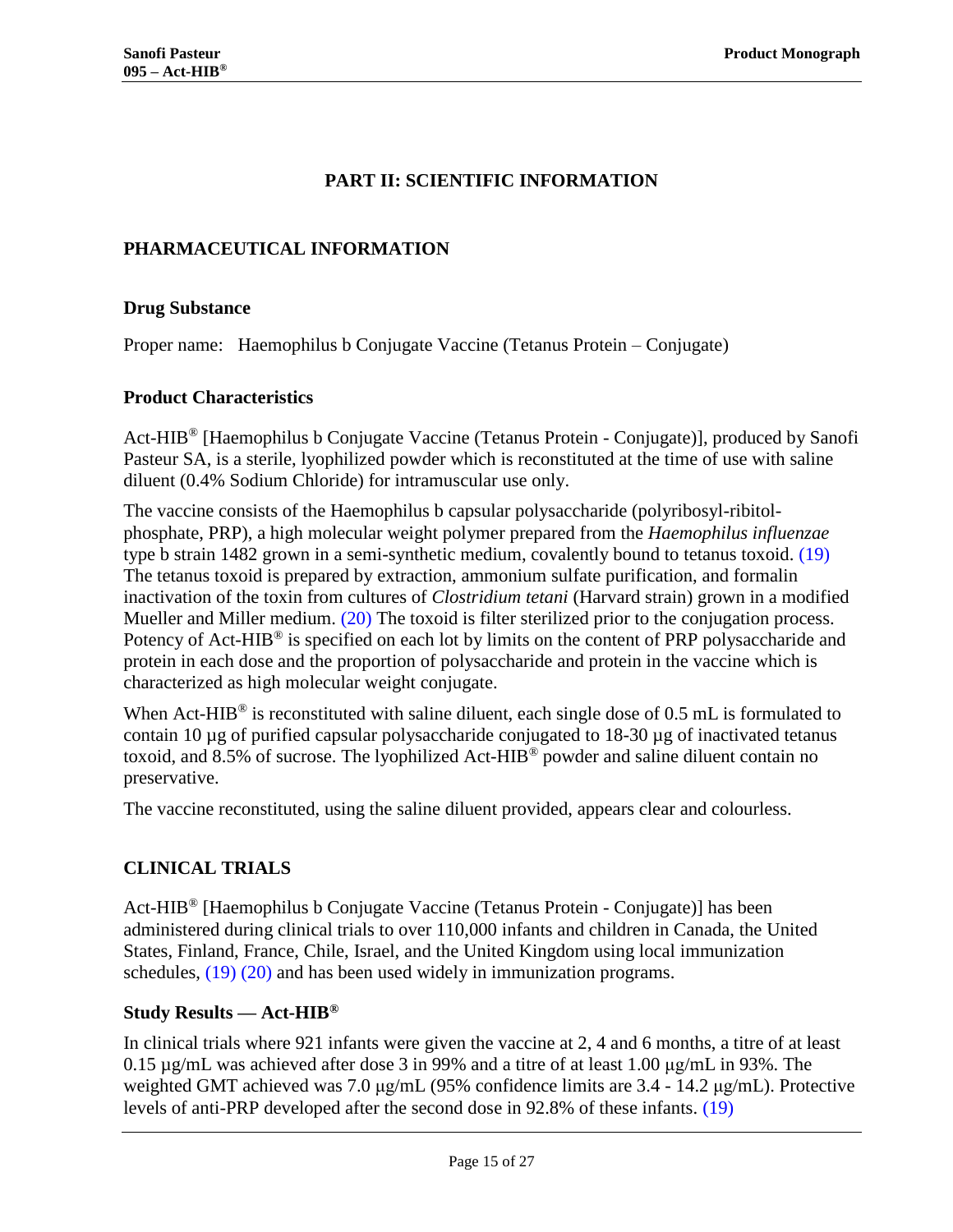Two clinical trials supported by the U.S. National Institutes of Health (NIH) compared the anti-PRP response of four Hib conjugate vaccines in a racially mixed population of infants. In these studies, infants were immunized with Hib conjugate vaccines at 2, 4 and 6 months of age (see [Table 1\)](#page-15-0). [\(19\)](#page-21-3) [\(21\)](#page-21-5) Sanofi Pasteur Inc.'s whole-cell DPT vaccine was given concomitantly, at a separate site. [\(21\)](#page-21-5)

<span id="page-15-2"></span><span id="page-15-1"></span>

| <b>Vaccine</b>                  | $N^*$ | Geometric Mean Titre (GMT) (µg/mL) | <b>Post Third</b>                         |                                          |                                    |  |  |
|---------------------------------|-------|------------------------------------|-------------------------------------------|------------------------------------------|------------------------------------|--|--|
|                                 |       | Pre<br><b>Immunization</b>         | <b>Post Second</b><br><b>Immunization</b> | <b>Post Third</b><br><b>Immunization</b> | Immunization<br>$\% >1.0 \mu g/mL$ |  |  |
| Tennessee (22)                  |       |                                    |                                           |                                          |                                    |  |  |
| PRPT+                           | 65    | 0.10                               | 0.30                                      | 3.64                                     | 83%                                |  |  |
| PRP-D‡                          | 62    | 0.07                               | 0.08                                      | 0.28                                     | 29%                                |  |  |
| PRP-OMP§                        | 64    | 0.11                               | 0.84                                      | 1.14                                     | 55%                                |  |  |
| HbOC**                          | 61    | 0.07                               | 0.13                                      | 3.08                                     | 75%                                |  |  |
| <b>Minnesota and Texas (14)</b> |       |                                    |                                           |                                          |                                    |  |  |
| PRP-D <sup>+</sup>              | 106   | 0.23                               | $1.14 +$                                  | 6.64                                     | 98%                                |  |  |
| PRP-OMPS                        | 103   | 0.17                               | $4.6 \pm 1$                               | 6.48                                     | 88%                                |  |  |
| $HbOC**$                        | 99    | 0.16                               | 0.46                                      | 6.83                                     | 93%                                |  |  |

<span id="page-15-0"></span>

| Table 1: Anti-PRP Antibody Responses in 2-month-old Infants NIH Trial in Tennessee, (22) |  |
|------------------------------------------------------------------------------------------|--|
| <b>Minnesota and Texas (14)</b>                                                          |  |

<span id="page-15-3"></span>\* Number of children

† *Haemophilus* b Conjugate Vaccine (Tetanus Protein – Conjugate)

‡ *Haemophilus* b Conjugate Vaccine (Diphtheria Toxoid – Conjugate)

§ *Haemophilus* b Conjugate Vaccine (Meningococcal Protein Conjugate)

\*\* *Haemophilus* b conjugate Vaccine (Diphtheria CRM<sup>197</sup> Protein Conjugate)

 $\dagger$  P = 0.0001 for PRT-T vs HbOC

‡‡ P = 0.0001 for PRP-OMP vs PRP-T, and for PRP-OMP vs HbOC

Multi-centre trials in the United States have evaluated a single dose of Act-HIB<sup>®</sup> in 12-15, 18 and 17-24 month-old children. In this age group, a single dose of Act-HIB® produced an anti-PRP response which was comparable to that seen after three doses were administered in infants. [\(14\)](#page-20-13)

Following three doses of Act-HIB<sup>®</sup> at 6 weeks, four and six months of age, 81% of native Alaskan infants showed an anti-PRP titre of  $\geq 1.0 \mu$ g/mL with a GMT of 4.17  $\mu$ g/mL. [\(14\)](#page-20-13)

In clinical trials conducted in England and France, infants received 3 doses of Act-HIB® at one month intervals. Anti-PRP responses were comparable to those trials where 2-month intervals were used. [\(14\)](#page-20-13)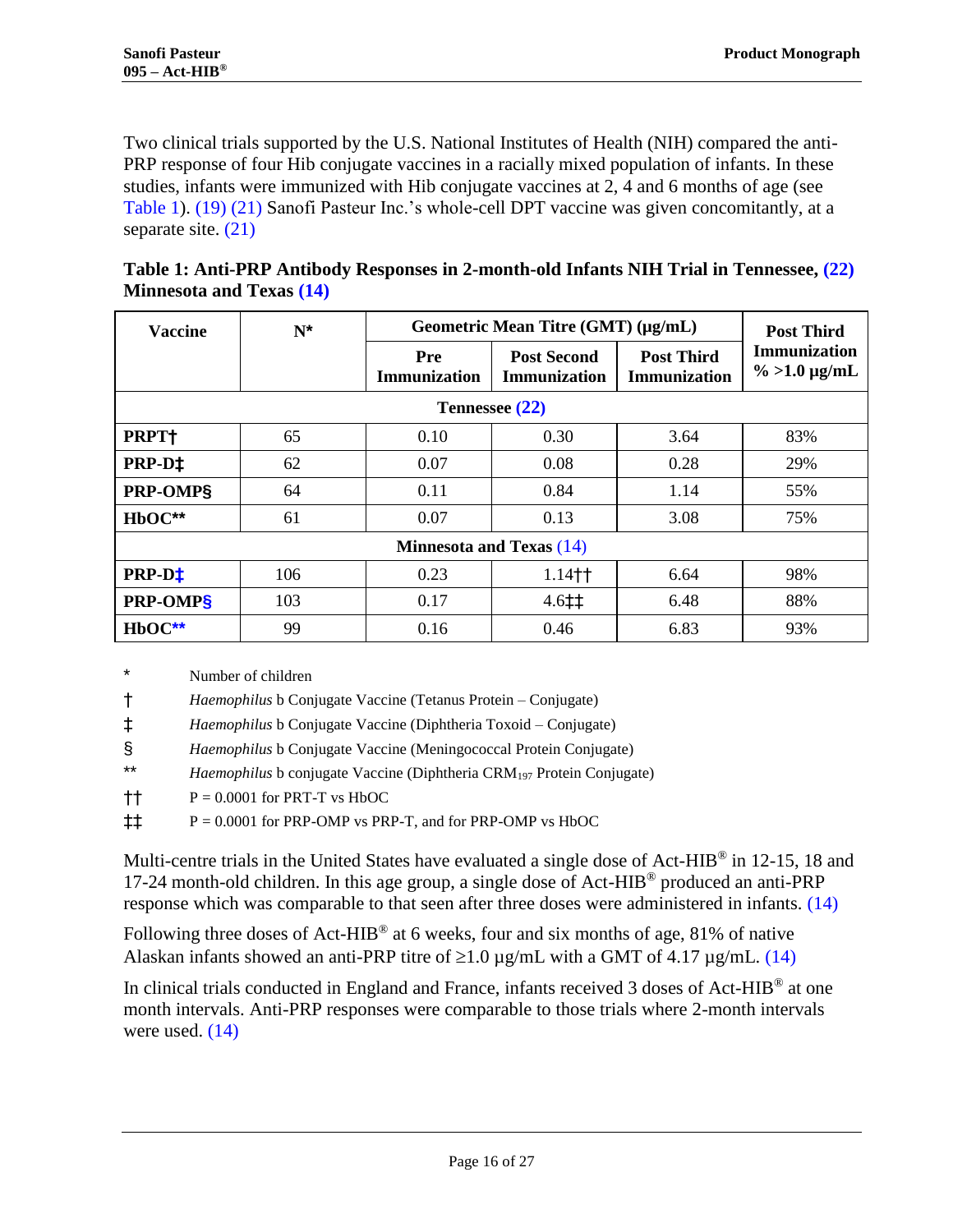## **Study Results — Act-HIB® Reconstituted with QUADRACEL®**

In clinical trials conducted in Canada, 215 infants received 3 doses of either Act-HIB**®** reconstituted with QUADRACEL**®** or the same vaccines administered simultaneously at separate sites at 2, 4 and 6 months of age. An additional 186 18-month old children received a single dose of either Act-HIB**®** reconstituted with QUADRACEL**®** or the same vaccines administered simultaneously at separate sites. With the exception of tetanus, no differences were found in immunogenicity between the two methods of immunization. Tetanus antitoxin levels were lower in the combined vaccine groups, but all children had protective levels  $(\geq 0.01 \text{ EU/mL})$ . Following the 18-month dose, all children had tetanus antitoxin levels ≥0.10 EU/mL and all but one had diphtheria antitoxin levels ≥0.10 EU/mL. Anti-PRP responses were comparable. All children were protected against polio. Pertussis responses were not affected by method of administration.

## **Study Results — Act-HIB® Reconstituted with TRIPACEL®**

In a clinical trial conducted in Canada, 17-19 month old children previously immunized with TRIPACEL**®** [Component Pertussis Vaccine Combined with Diphtheria and Tetanus Toxoids Adsorbed] ( $CP_{10/5/5/3}DT$ ) at 2, 4 and 6 months of age received either a single injection of TRIPACEL**®** used to reconstitute Act-HIB**®** (n = 33), or separate injections of TRIPACEL**®** and Act-HIB<sup>®</sup> reconstituted with diluent at the same visit ( $n = 33$ ). All subjects received OPV at the same visit. There were no differences between the study groups for tetanus and diphtheria antitoxin levels or anti-PRP antibody, with all participants achieving tetanus and diphtheria antitoxin levels of  $>1.0$  IU/mL, and anti-PRP antibody levels of  $>0.15 \mu g/mL$ , and 98% of recipients achieving anti-PRP antibody levels of  $>1.0 \mu g/mL$ . There were no significant interactions in the pertussis antibody responses PT, FHA, CHO, 69kDa, fimbriae, or agglutinins.

In a clinical trial conducted in Taiwan,  $(23)$  68 infants received a different formulation of TRIPACEL**®** (CP20/20/5/3DT) used to reconstitute Act-HIB**®** and a control group of 67 received the same vaccines administered at separate sites at 2, 4 and 6 months of age. All subjects received OPV at 2, 4, 6 and 18 months. The method of administration did not affect overall serologic responses. All subjects in both groups achieved protective levels for anti-PRP, diphtheria, tetanus and polio. A fourth dose of the same vaccines was given at 18 months of age to 62 children who had received the combined vaccines and 66 who had received separate injections. One hundred percent of participants achieved protective levels for anti-PRP ( $\geq$ 1.0 µg/mL), diphtheria  $(\geq 0.1 \text{ IU/mL})$  and tetanus ( $\geq 0.1 \text{ EU/mL}$ ) antitoxin. There was no difference in pertussis serology between the groups. Polio antibody levels were not measured.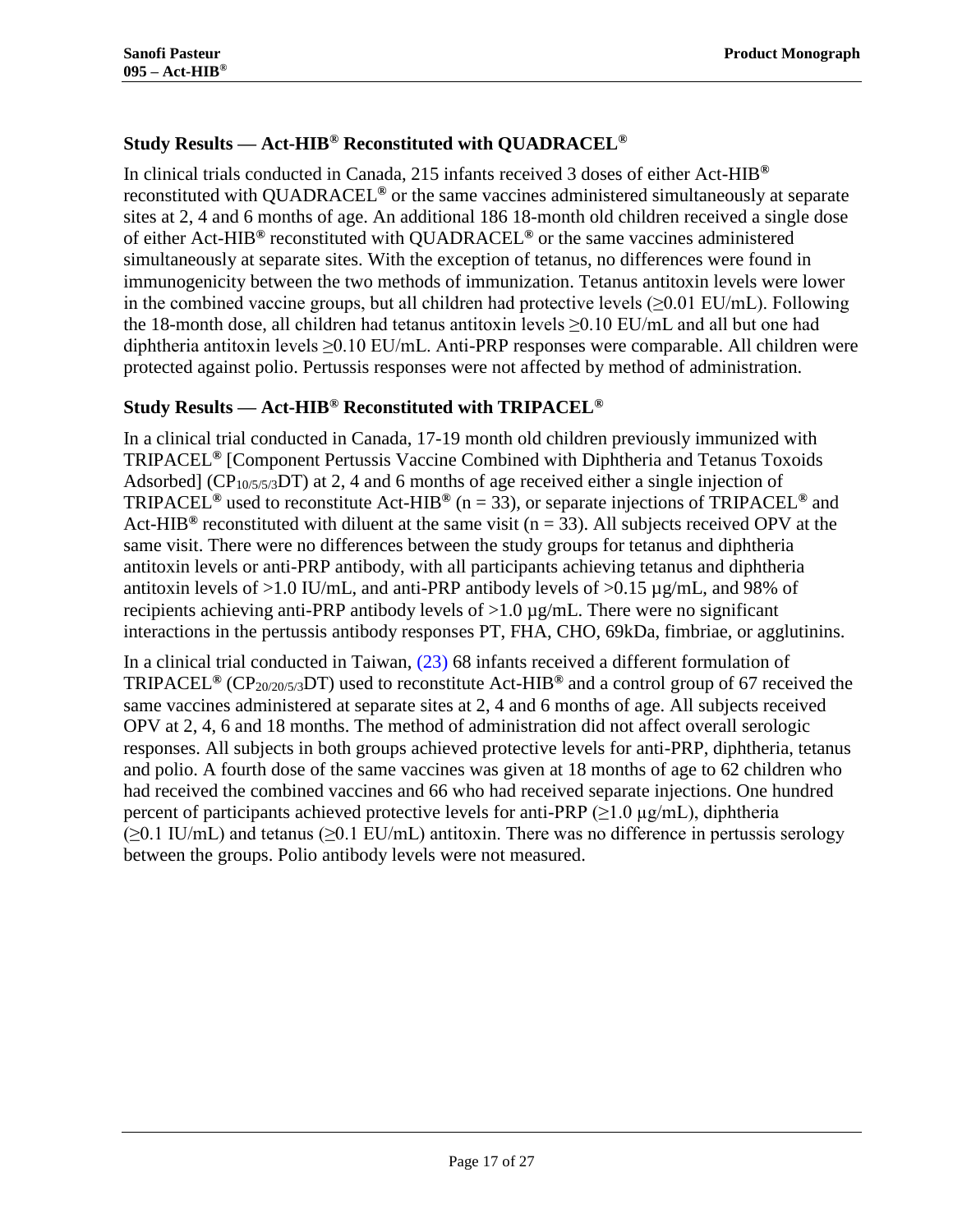<span id="page-17-1"></span><span id="page-17-0"></span>

| Anti-PRP (Post 3rd Dose)                                                                 |     |                   |                     |                |  |
|------------------------------------------------------------------------------------------|-----|-------------------|---------------------|----------------|--|
|                                                                                          | n   | $\geq$ 0.15 µg/mL | $\geq 1.0 \mu g/mL$ | $GMT \mu g/mL$ |  |
| $Act\text{-}HIB^{\circledcirc} + DPT^*$ combined (24)                                    | 209 | 97.6%             | 88.1%               | 4.44           |  |
| Act-HIB <sup>®</sup> + DPT* separate $(24)$                                              | 213 | 98.6%             | 87.9%               | 4.06           |  |
| Act-HIB <sup>®</sup> + DPT Polio† combined $(25)$                                        | 211 | 93.8%             | 71.6%               | 2.04           |  |
| Act-HIB <sup>®</sup> + DPT Polio† separate $(25)$                                        | 211 | 98.1%             | 78.7%               | 2.76           |  |
| $Act-HIB^{\circledcirc} + Diluent$ (saline)                                              | 65  | 99.0%             | 83.0%               | 3.64           |  |
| $Act$ -HIB® + QUADRACEL® combined                                                        | 107 | 99.1%             | 84.9%               | 5.04           |  |
| $Act-HIB^{\circledcirc} + QUADRACEL^{\circledcirc}$ separate                             | 108 | 100.0%            | 88.9%               | 3.83           |  |
| $Act-HIB^{\circledcirc} + TRIPACEL^{\circledcirc} (CP_{20/20/5/3}DT)$<br>combined $(23)$ | 64  | 100.0%            | 96.3%               | 11.80          |  |
| $Act-HIB^{\circledcirc} + TRIPACEL^{\circledcirc} (CP_{20/20/5/3}DT)$<br>separate $(23)$ | 67  | 100.0%            | 98.5%               | 13.00          |  |

#### **Table 2: Summary of anti-PRP Responses with Various Diluents [\(14\)](#page-20-13)**

\* whole-cell DPT

† whole-cell DPT-Polio

#### **Clinical Trial Adverse Reactions**

**Local reactions:** Pain, redness, swelling or induration are seen in 5-30% of vaccinees. It is generally early, transient, and of moderate intensity.

**Systemic Reactions:** In a randomized, placebo-controlled clinical trial, infants received either Act-HIB**®** and DPT given at separate sites or placebo and DPT given at separate sites at 2, 4 and 6 months of age. [Table 3](#page-18-0) shows the systemic reactions reported.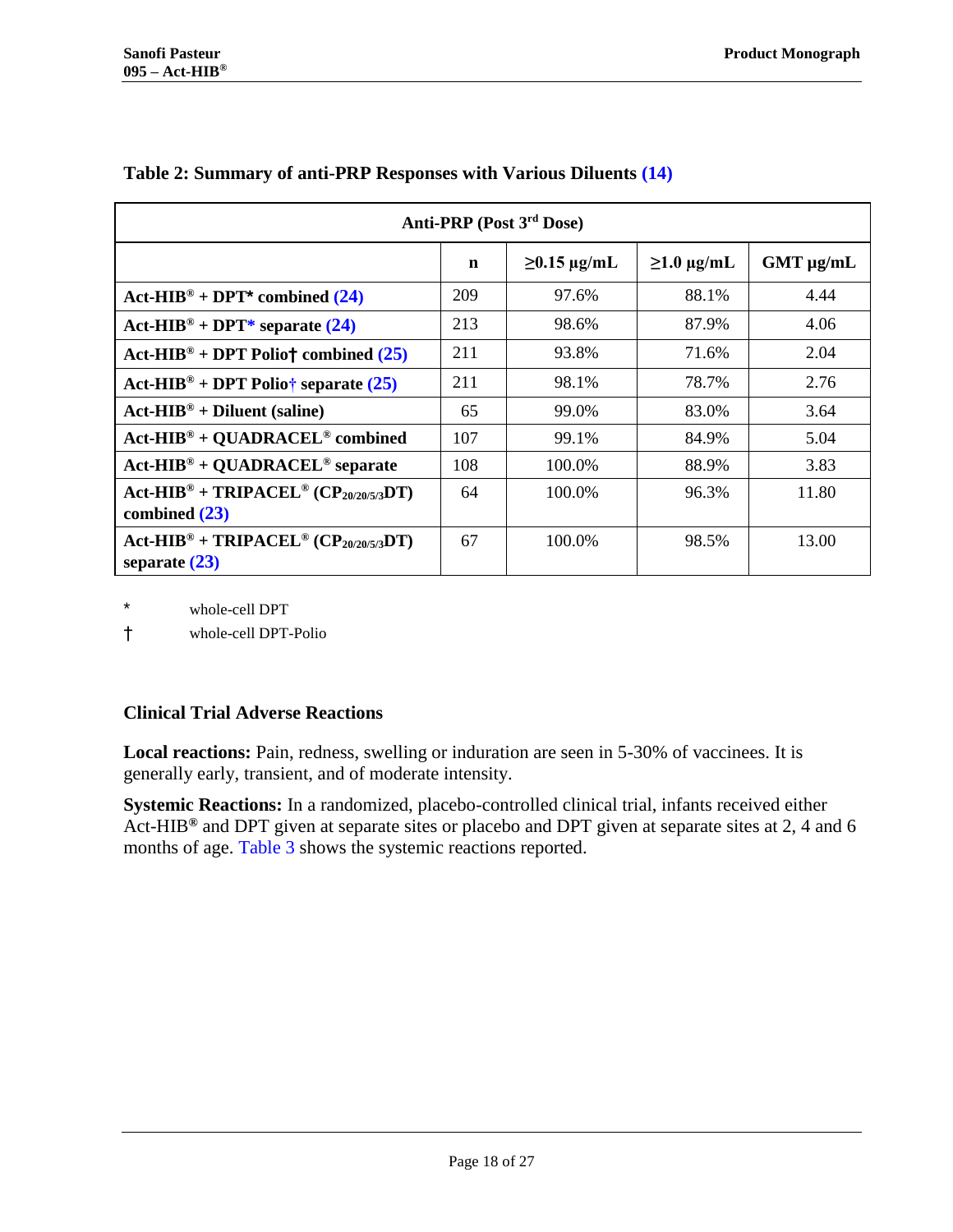<span id="page-18-2"></span><span id="page-18-1"></span>

|                               | <b>First Dose</b>              |            | <b>Second Dose</b>             |              | <b>Third Dose</b>       |            |
|-------------------------------|--------------------------------|------------|--------------------------------|--------------|-------------------------|------------|
| <b>GROUP</b>                  | <b>PRP-T</b><br>and<br>$DPT^*$ | <b>DPT</b> | <b>PRP-T</b><br>and<br>$DPT^*$ | <b>DPT</b>   | PRP-T<br>and<br>$DPT^*$ | <b>DPT</b> |
| <b>Any Systemic Reactions</b> | 77.8                           | 81.8       | 87.7                           | 75.0         | 76.5                    | 68.8       |
| Fever 38°C-38.9°C             | 27.7                           | 17.5       | $27.1+$                        | $6.5\dagger$ | 16.4                    | 12.1       |
| Fever > $39^{\circ}$ C        | 4.1                            | 0.0        | 2.9                            | 1.6          | 1.5                     | 3.0        |
| <b>Irritability</b>           | 51.8                           | 57.1       | 47.7                           | 51.9         | 41.7                    | 41.6       |
| <b>Drowsiness</b>             | 43.2                           | 41.6       | 44.4                           | 28.6         | 33.3                    | 26.0       |
| <b>Loss of Appetite</b>       | 8.6                            | 15.6       | 13.6                           | 15.6         | 21.2                    | 11.7       |
| <b>Vomiting</b>               | 3.7                            | 3.9        | 0.0                            | 0.0          | 3.7                     | 3.9        |
| <b>Diarrhea</b>               | 0.0                            | 1.3        | 2.5                            | 6.5          | 6.2                     | 6.5        |

## <span id="page-18-0"></span>**Table 3: Systemic Reactions (%) Within 24 Hours of Vaccination**

PRP-T vaccine and whole-cell DPT vaccine administered at two different sites.

† P>0.001

## **Act-HIB® Reconstituted with QUADRACEL®**

In clinical trials conducted in Canada, 215 infants received 3 doses of either Act-HIB® reconstituted with QUADRACEL® [Component Pertussis Vaccine and Diphtheria and Tetanus Toxoids Adsorbed Combined with Inactivated Poliomyelitis Vaccine] or the same vaccines administered simultaneously at separate sites at 2, 4 and 6 months of age. An additional 186 18 month old children received a single dose of either Act-HIB<sup>®</sup> reconstituted with QUADRACEL<sup>®</sup> or the same vaccines administered simultaneously at separate sites. The rates of local and systemic reactions for the combination of Act-HIB<sup>®</sup> and QUADRACEL<sup>®</sup> were consistently lower than for the combination of Act-HIB® and whole-cell DPT-Polio Adsorbed. The incidence of local reactions at the QUADRACEL<sup>®</sup> site was lower when the vaccines are given separately, but severe local reactions are uncommon (<6% for any dose). Systemic reactions were comparable between the two groups. No hypotonic-hyporesponsive episodes following QUADRACEL® and Act-HIB<sup>®</sup> administration were reported during these trials. There were three reports of febrile seizures (6 days to 1 month following immunization with QUADRACEL<sup>®</sup> and Act-HIB<sup>®</sup>), all attributed to intercurrent febrile illness.

## **Act-HIB® Reconstituted with TRIPACEL®**

In a clinical trial conducted in Canada, 17-19 month old children previously immunized with TRIPACEL<sup>®</sup> (CP<sub>10/5/5/3</sub>DT) at 2, 4 and 6 months of age received either a single injection of TRIPACEL<sup>®</sup> used to reconstitute Act-HIB<sup>®</sup> (n = 33), or separate injections of TRIPACEL<sup>®</sup> and Act-HIB<sup>®</sup> reconstituted with diluent at the same visit ( $n = 33$ ). All subjects received OPV at the same visit. There was no significant difference in rates of local or systemic reactions. No serious adverse events were observed during this study.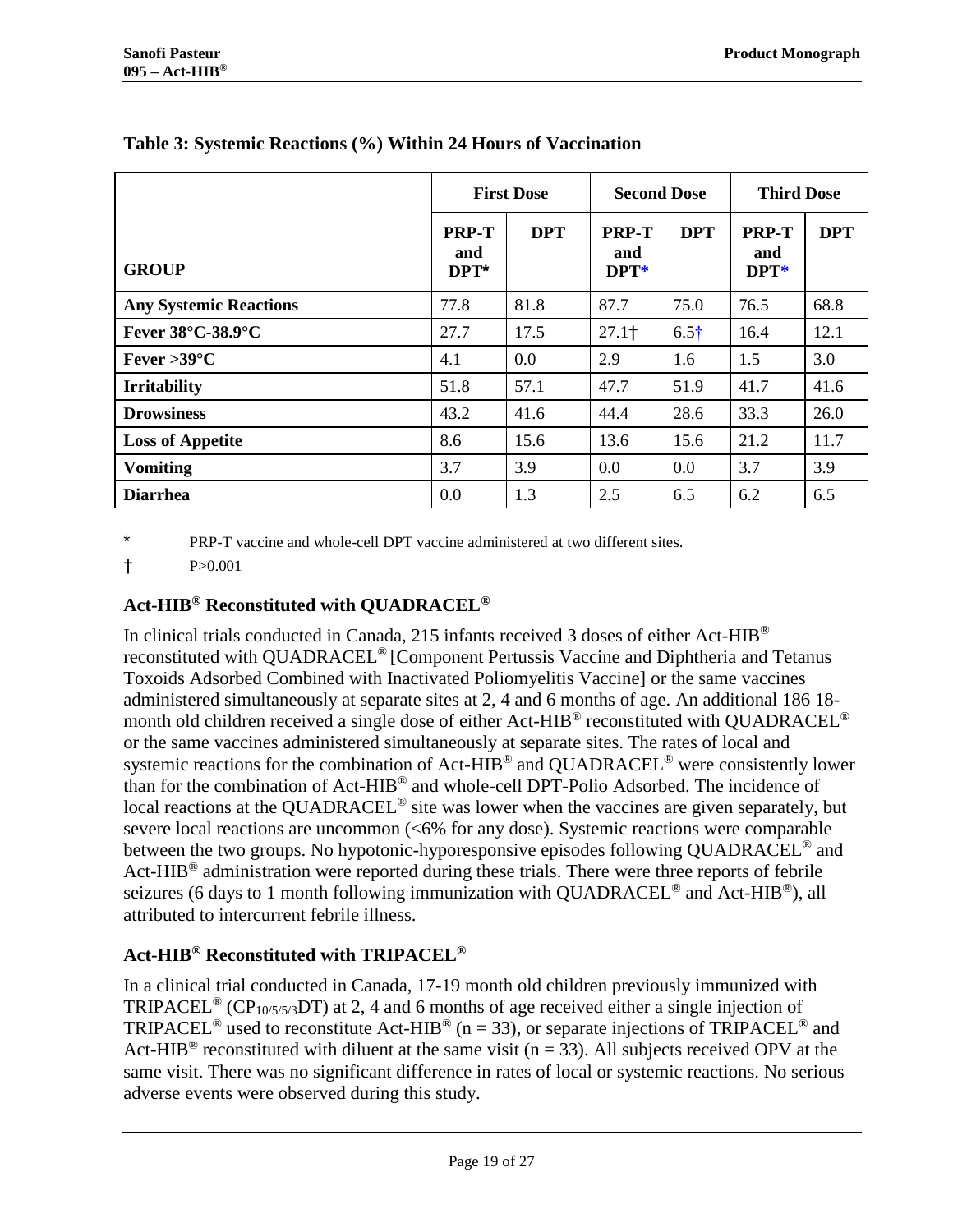In a clinical trial conducted in Taiwan, 68 infants received a different formulation of TRIPACEL®  $(CP_{20/20/5/3}DT)$  used to reconstitute Act-HIB<sup>®</sup> and a control group of 67 received the same vaccines administered at separate sites at 2, 4 and 6 months of age. A fourth dose of the same vaccines was given at 18 months of age to 62 children who had received the combined vaccines and 66 who had received separate injections. No consistent differences in reaction rates were seen between the two methods of administration. Reaction rates were low in both vaccine groups; local reactions tended to be mild or moderate and systemic reactions tended to be mild. No serious adverse events were observed during this study.

## <span id="page-19-0"></span>**DETAILED PHARMACOLOGY**

Act-HIB® [Haemophilus b Conjugate Vaccine (Tetanus Protein - Conjugate)] provides immunity against *Haemophilus influenzae* type b invasive infections. In humans, the capsular polysaccharide (polyribosyl ribitol phosphate: PRP) induces an anti-PRP serological response. However, as for all polysaccharide antigens, the nature of the immune response is thymoindependent, characterised by the absence of a booster effect after repeated injections and by a low immunogenicity in infants. The covalent bond of the *Haemophilus influenzae* type b capsular polysaccharide to the tetanus protein enables the polysaccharide conjugate to behave like a thymodependent (T-dependent) antigen inducing a specific anti-PRP serological response in infants with the induction of specific IgG and immune memory. A substantial booster response has been demonstrated in children 12 months of age or older who previously received two or three doses. Study of the functional activity of the PRP-specific antibodies, induced by the *Haemophilus influenzae* type b conjugate vaccine in infants and children, demonstrated their bactericidal activity and their opsonizing activity. [\(26\)](#page-21-10) Bactericidal activity against *H. influenzae*  type b statistically correlates with the anti-PRP antibody response induced by Act-HIB<sup>®</sup>. [\(14\)](#page-20-13)

Antibody to *H. influenzae* capsular polysaccharide (anti-PRP) titres of >1.0 µg/mL following vaccination with unconjugated PRP vaccine correlated with long-term protection against invasive *H. influenzae* type b disease in children older than 24 months of age. [\(27\)](#page-21-11) Although the relevance of this threshold to clinical protection after immunization with conjugate vaccines is not known, particularly in light of the induced, immunologic memory, this level continues to be considered as indicative of long-term protection. [\(28\)](#page-21-12)

The immunogenicity and safety of Act-HIB<sup>®</sup> has been demonstrated worldwide. Act-HIB<sup>®</sup> induced, on average, anti-PRP titres  $\geq 0.15 \mu g/mL$  in almost all infants following three doses of vaccine and  $\geq 1.0 \,\mu g/mL$  in 90% of infants after the primary series and in more than 98% of infants after a booster dose. [\(14\)](#page-20-13)

In the infants who received three doses of *Haemophilus influenzae* type b conjugate vaccine by 6 months of age, a booster injection administered 8 to 12 months later induced a very significant increase in the mean titre of the PRP antibodies. [\(26\)](#page-21-10)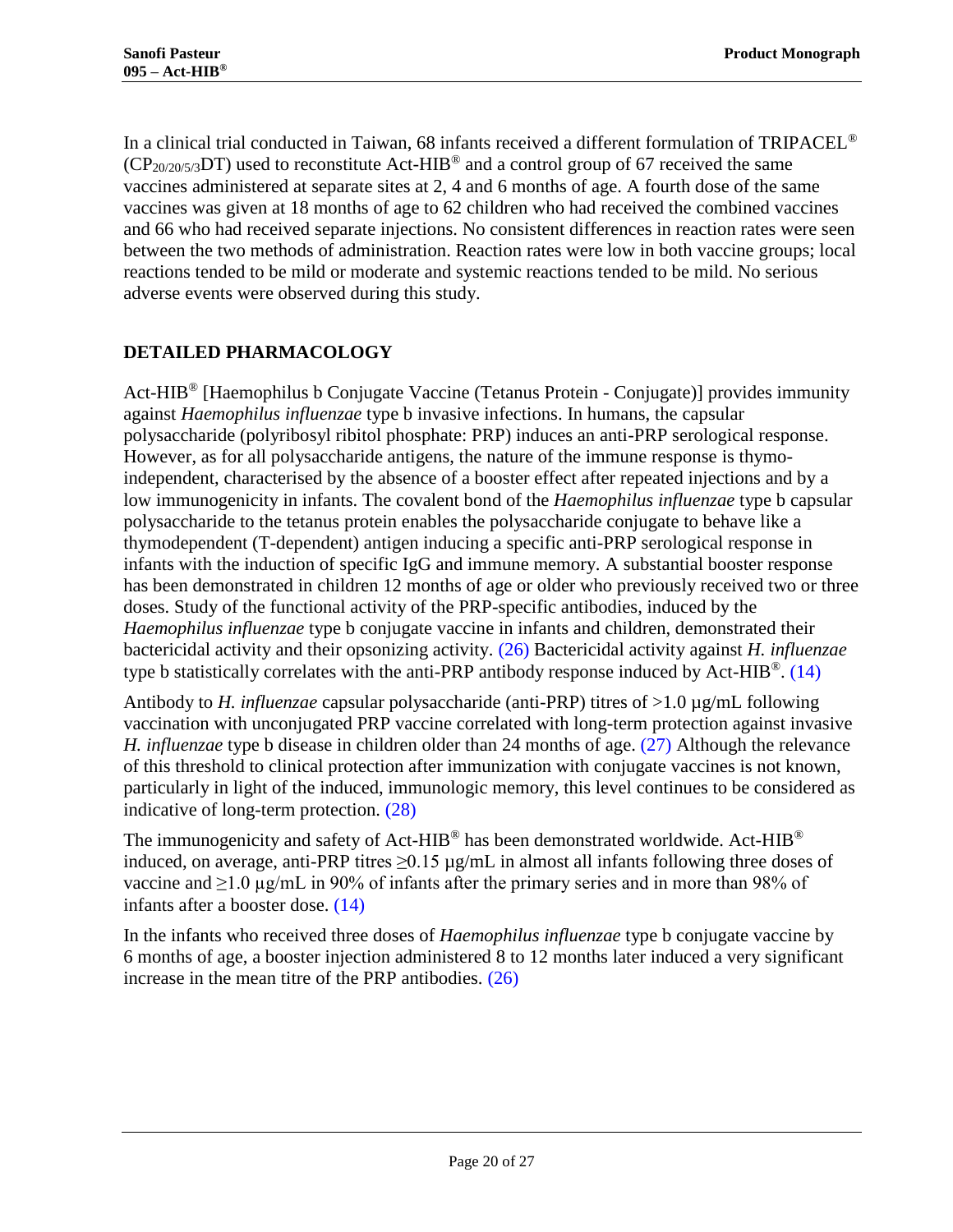## **References List**

- <span id="page-20-0"></span>1 National Advisory Committee on Immunization: Canadian Immunization Guide, Sixth ed. Her Majesty the Queen in Right of Canada represented by the Minister of Public Works and Government Services Canada; 2002. p 1-54, 87-92.
- <span id="page-20-1"></span>2 Advisory Committee Statement (ACS) National Advisory Committee On Immunization (NACI) Immunization recommendations for cochlear implant recipients. CCDR 2003;29(ACS-2-3):1-4.
- <span id="page-20-2"></span>3 Scheifele D, et al. Haemophilus influenzae type b disease control using Pentacel®, Canada, 1998-1999. CCDR 2000;26(11):93-96.
- <span id="page-20-3"></span>4 Scheifele D, et al. Historic low Haemophilus influenzae type b case tally - Canada 2000. CCDR 2001;27(18):149-150.
- <span id="page-20-4"></span>5 American Academy of Pediatrics. Passive Immunization. In: Pickering LK, ed. Red Book: 2003 Report of the Committee on Infectious Diseases. 26th edition. Elk Grove Village, IL: American Academy of Pediatrics; 2003. p. 63-6. Errata 2003 p. 3
- <span id="page-20-5"></span>6 CDC. General recommendations on Immunization. (Altered immunocompetence) Recommendations of the Advisory Committee on Immunization Practices (ACIP) and the American Academy of Family Physician (AAFP). MMWR 2002; 51(N°RR-2): 1-36.
- <span id="page-20-6"></span>7 Webber SA, et al. Immunogenicity of Haemophilus influenzae type b conjugate vaccine in children with congenital asplenia. J Infect Dis 1993;167(5):1210-2.
- <span id="page-20-7"></span>8 Davidson RN, Wall RA. Prevention and management of infections in patients without a spleen. Clin Microbiol Infect. 2001;7(12):657-60.
- <span id="page-20-8"></span>9 Cimaz et al. Safety and immunogenicity of a conjugate vaccine against Haemophilus influenzae type b in splenectomized and nonsplenectomized patients with Cooley anemia. J Infect Dis. 2001;183(12):1819-21.
- <span id="page-20-9"></span>10 Kaplan SL, et al. Immunogenicity of Haemophilus influenzae type b polysaccharide-tetanus protein conjugate vaccine in children with sickle hemoglobinopathy or malignancies, and after systemic Haemophilus influenzae type b infection. J Pediatr 1992;120(3):367-70.
- <span id="page-20-10"></span>11 Goldblatt D, et al. Antibody responses to Haemophilus influenzae type b conjugate vaccine in sickle cell disease. Arch Dis Child 1996;75(2):159-61.
- <span id="page-20-11"></span>12 Mulholland K, et al. Maternal immunization with Haemophilus influenzae type b polysaccharide-tetanus protein conjugate vaccine in the Gambia. J Am Med Assoc 1996;275(15):1182-8.
- <span id="page-20-12"></span>13 Report from CIOMS working group III. Chapter 5: Good Safety Information Practices. In: CIOMS editors. Guidelines for preparing Core Clinical Safety Information on drugs. Geneva: CIOMS; 1995: 28.
- <span id="page-20-13"></span>14 Data on file at Sanofi Pasteur Limited.
- <span id="page-20-14"></span>15 Fritzell B, Plotkin S. Efficacy and safety of a Haemophilus influenzae type b capsular polysaccharide-tetanus conjugate vaccine. J Pediatr 1992;121:355-62.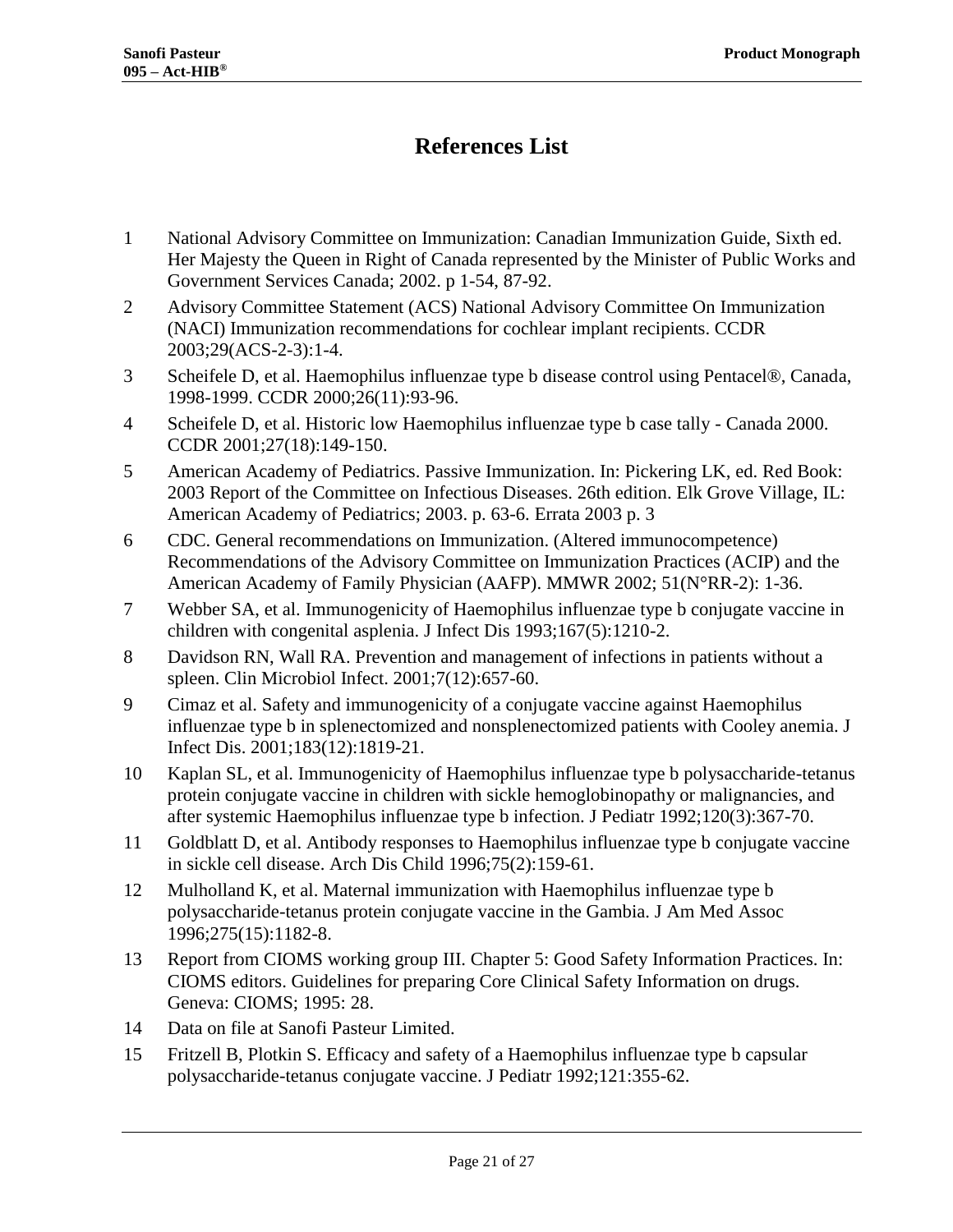- <span id="page-21-0"></span>16 D' Cruz, et al. Acute inflammatory demyelinating polyradiculoneuropathy (Guillain-Barre Syndrome) after immunization with Haemophilus influenzae type b conjugate vaccine. J Pediatr1989 115(5 pt 1):743-6.
- <span id="page-21-1"></span>17 Chandran A, Watt J and Santosham M. Haemophilus influenzae vaccine. In: Plotkin S, Orenstein W and Offit P., editors. Vaccines. 5th ed. Philadelphia: W.B. Saunders; 2008. p. 157-176.
- <span id="page-21-2"></span>18 Scheifele DW, et al. Extended follow-up of antibody levels and antigen responsiveness after 2 Haemophilus influenzae type b conjugate vaccines. J Pediatr 1999;135:240-5.
- <span id="page-21-3"></span>19 Chu CY, et al. Further studies on the immunogenicity of Haemophilus influenzae type b and pneumococcal type 6A polysaccharide-protein conjugate. Infect Immun 1983;40:245-6.
- <span id="page-21-4"></span>20 Mueller JH, et al. Production of diphtheria toxin of high potency (100 Lf) on a reproducible medium. J Immunol 1941;40:21-32.
- <span id="page-21-5"></span>21 Adams WG, et al. Decline of childhood Haemophilus influenzae type b (Hib) disease in the Hib vaccine era. JAMA 1993;269:221-6.
- <span id="page-21-6"></span>22 Decker MD, et al. Comparative trial in infants of four conjugate Haemophilus influenzae type b vaccines. J Pediatr 1992;120:184-9.
- <span id="page-21-7"></span>23 Lee CY, et al. An evaluation of the safety and immunogenicity of a five-component acellular pertussis, diphtheria, and tetanus toxoid vaccine (DTaP) when combined with a Haemohilus influenzae type b - tetanus toxoid conjugate vaccine (PRP-T) in Taiwanese infants. Pediat 1999;103:25-30.
- <span id="page-21-8"></span>24 Scheifele D, et al. Can Haemophilus influenzae type b-tetanus toxoid conjugate vaccine be combined with diphtheria toxoid-pertussis vaccine-tetanus toxoid? CMAJ 1993;149:1105- 12.
- <span id="page-21-9"></span>25 Gold R, et al. Safety and immunogenicity of Haemophilus influenzae vaccine (tetanus toxoid conjugate) administered concurrently or combined with diphtheria and tetanus toxoids, pertussis vaccine and inactivated poliomyelitis vaccine to healthy infants at two, four and six months of age. Pediatr Infect Dis J 1994;13:348-55.
- <span id="page-21-10"></span>26 Data on file at Sanofi Pasteur SA. Expert Report on clinical documentation - March 1991 - A095 IV-01 - Ref. Géode 685.
- <span id="page-21-11"></span>27 Peltola H, et al. Prevention of Haemophilue influenzae type b bacteremic infections with the capsular polysaccharide vaccine. N Engl J Med 1984;310;1561-6.
- <span id="page-21-12"></span>28 Recommendations of the Immunization Practices Advisory Committee (ACIP). Haemophilus b conjugate vaccines for prevention of Haemophilus influenzae type b disease among infants and children two months of age and older. MMWR 1991;40:(RR-1).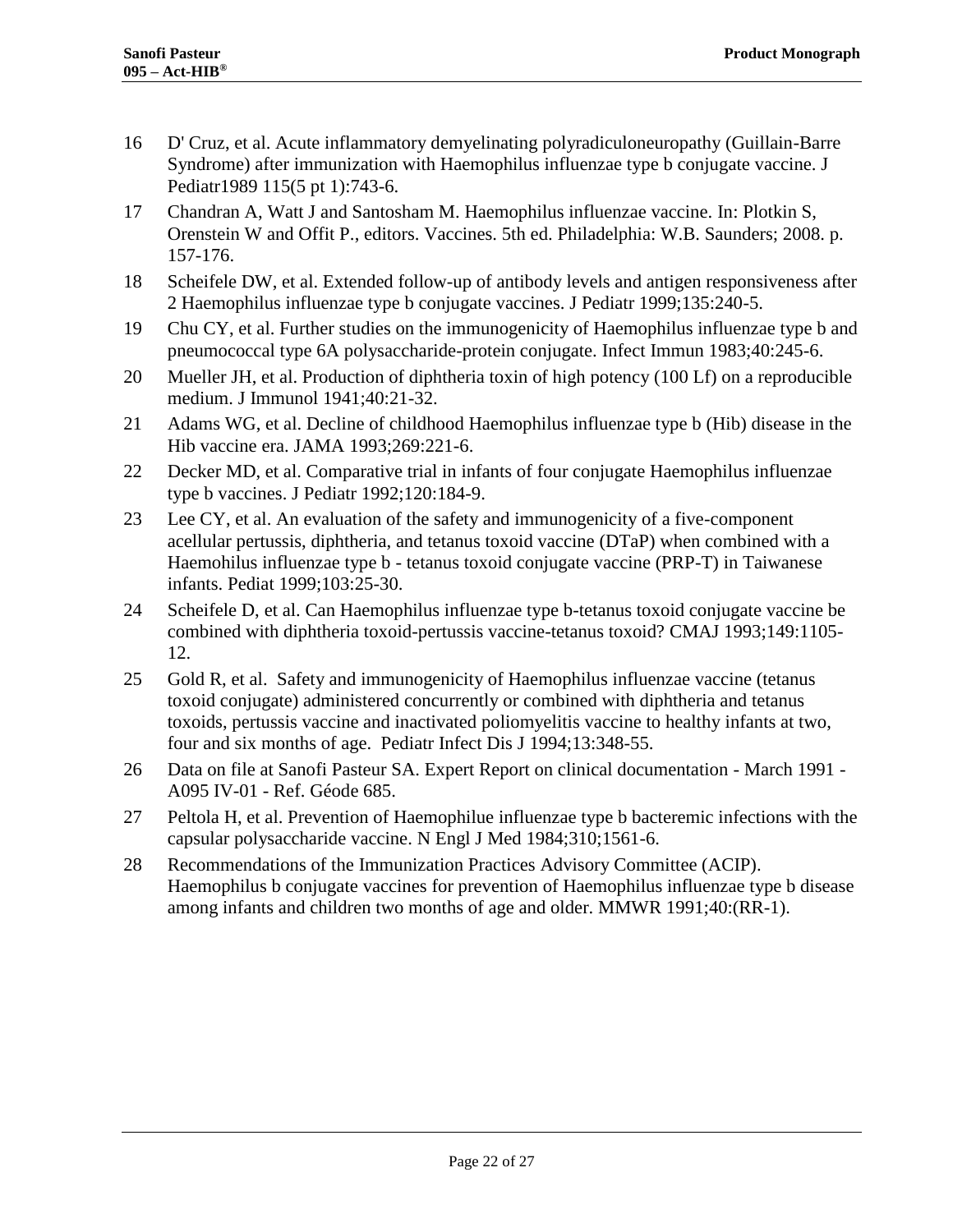Full product monograph available on request.

Visit us at www.sanofi.ca

Vaccine Information Service: 1-888-621-1146 or 416-667-2779.

Product Information as of May 2019.

Fabricated by: **Sanofi Pasteur SA** Lyon, France

Manufactured and distributed by: **Sanofi Pasteur Limited** Toronto, Ontario, Canada

R14-0519 Canada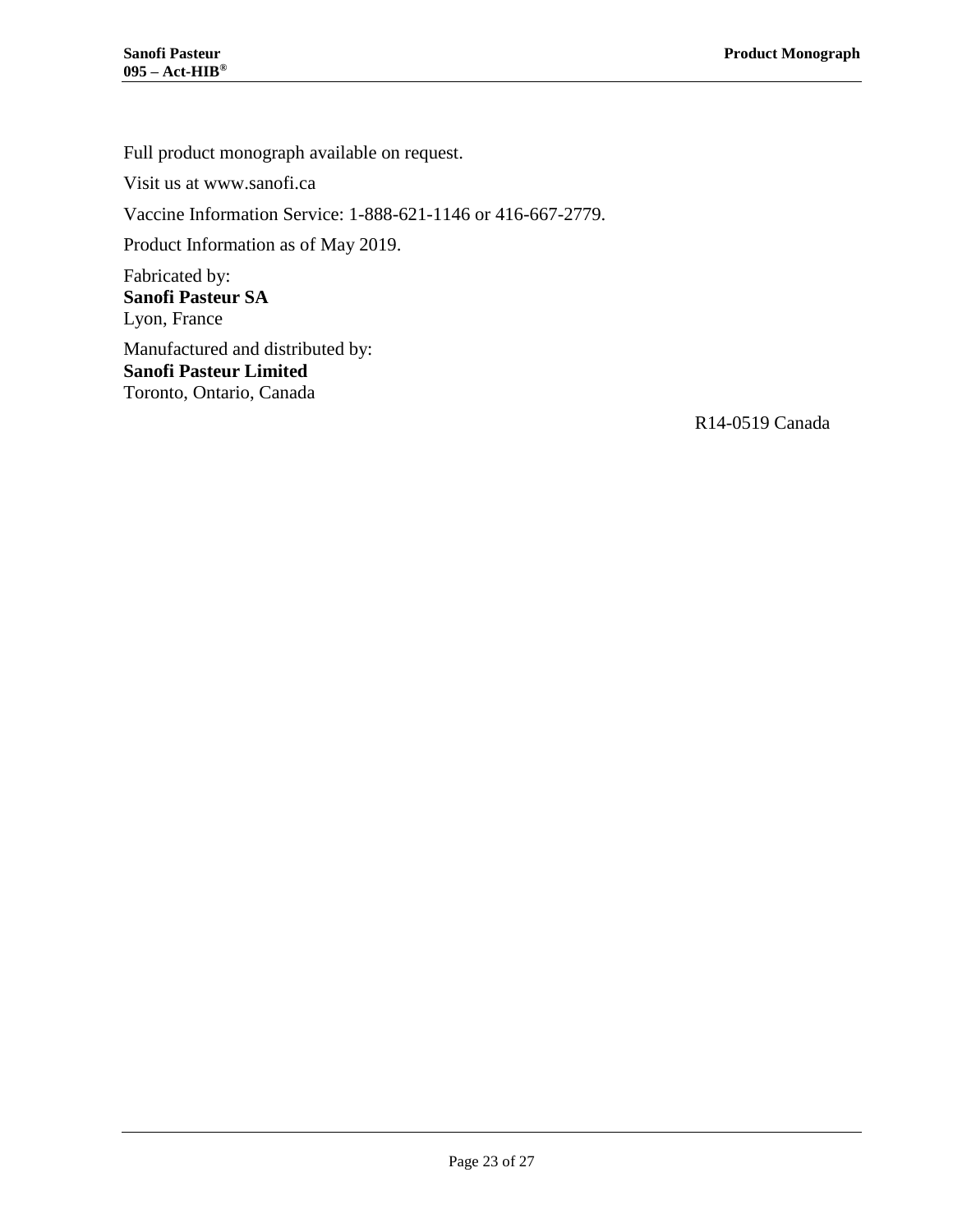## <span id="page-23-0"></span>**READ THIS FOR SAFE AND EFFECTIVE USE OF YOUR MEDICINE**

## **PART III: PATIENT MEDICATION INFORMATION**

## **Act-HIB®**

#### **Haemophilus b Conjugate Vaccine (Tetanus Protein – Conjugate)**

Read this carefully before Act-HIB® is given to you or your child. This leaflet is a summary and will not tell you everything about this vaccine. Talk to your healthcare professional about your (or your child's) medical condition and treatment and ask if there is any new information about Act- $HIB^{\circledR}$ .

## **What is Act-HIB® used for?**

Act-HIB® is a vaccine that protects against infection with *Haemophilus influenzae* type b (Hib). Hib causes bacterial meningitis and other serious infections. All children 2 months to 5 years of age should receive Hib vaccine, usually combined with QUADRACEL<sup>®</sup>. Children over 5 years old usually do not need Hib vaccine, but some older children or adults with special health conditions should get it. These conditions include removal of the spleen, sickle cell disease, HIV/AIDS, certain cancers, or other conditions. Persons who have or are going to have cochlear implants also should get Hib vaccine. Ask your doctor or nurse for details.

#### **How does Act-HIB® work?**

Act-HIB<sup>®</sup> causes your (or your child's) body to produce its own protection against Hib bacteria. After receiving a Hib vaccine, your (or your child's) immune system produces antibodies. Antibodies help the body to fight disease. When you are exposed to the Hib bacteria, the antibodies will help to keep you (or your child) from getting sick. As with all vaccines, As with all vaccines, Act-HIB® does not protect 100% of people immunized.

#### **What are the ingredients in Act-HIb®?**

Medicinal Ingredients: polyribose ribitol phosphate capsular polysaccharide (PRP) of *Haemophilus influenzae* type b, covalently bound to tetanus protein.

Non-medicinal ingredients: Sodium chloride solution, Sucrose, Tris (hydroxymethyl) aminomethane.

#### **Act-HIB® comes in the following dosage forms:**

Each single dose of Act-HIB<sup>®</sup> is a freeze-dried vaccine to be dissolved in 0.5 mL of the diluent for Act-HIB®.

Freeze-dried Act-HIB<sup>®</sup> may also be dissolved in a single dose of QUADRACEL<sup>®</sup> or TRIPACEL® if both vaccines are needed.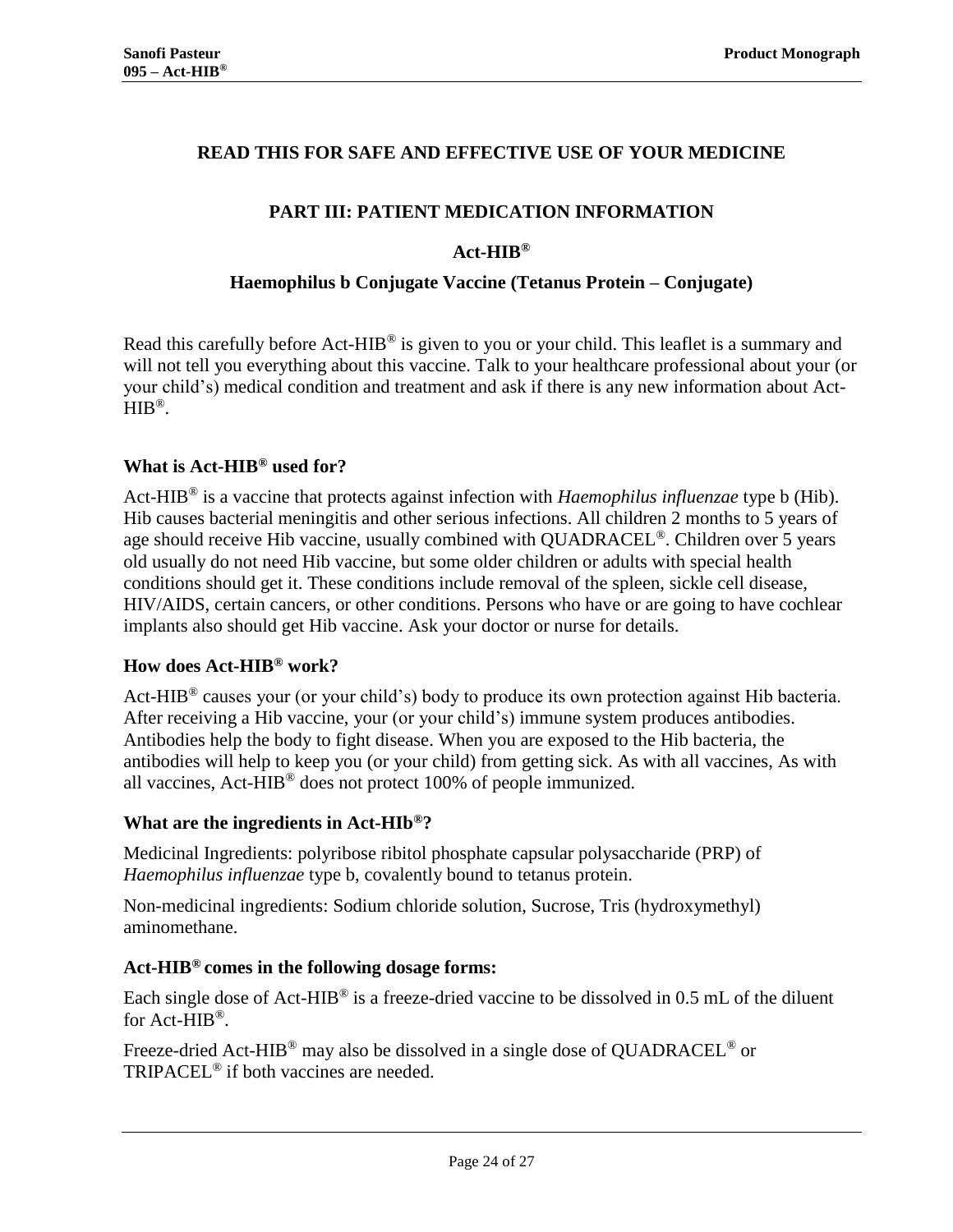#### **Do not use Act-HIB® if:**

- You (or your child) have had an allergic reaction to a previous dose of Act-HIB<sup>®</sup> or to any component of Act-HIB® or its container.
- You (or your child) have a fever or serious illness. Wait until you are better before taking the vaccine. A person who has had a mild illness (such as a mild cold) may have the vaccine. Ask your doctor, nurse or pharmacist for advice.

## **To help avoid side effects and ensure proper use, talk to your healthcare professional before you (or your child) take Act-HIB®. Talk about any health conditions or problems you or child may have, including if you or your child:**

- **Have a weakened immune system.** The vaccine may provide you (or your child) with a lower level of protection than it does for people with healthy immune systems.
- **Have a coagulation disorder or are on anticoagulant therapy.** Tell the person giving the injection about your/your child's condition. There is a risk of excessive bleeding at the site of injection if it is not done carefully.
- **Are pregnant or breast-feeding.** It is important that you understand the risks and benefits of vaccination. Act-HIB® should be given to a pregnant or nursing woman only if it is clearly needed. Tell the person giving the injection if you (or your child) are pregnant or breast-feeding.
- **Have an allergy to any component of the vaccine or the container.**

## **Tell your healthcare professional about all the medicines you (or your child) take, including any drugs, vitamins, minerals, natural supplements or alternative medicines.**

#### **The following may interact with Act-HIB®:**

Act-HIB<sup>®</sup> may be mixed with its own diluent, with TRIPACEL<sup>®</sup>, or with QUADRACEL<sup>®</sup>. Act-HIB® must not be mixed with other vaccines or medicinal products in the same syringe.

#### **How to take Act-HIB®:**

#### **Usual dose:**

Each dose is a single injection of 0.5 mL given intramuscularly.

Infants receive one injection at 2, 4, and 6 months of age, followed by a booster at 18 months of age.

If your infant does not start his/her series at 2 months of age, ask your doctor or nurse when the doses of Hib vaccine are needed.

Older children or adults usually receive one injection.

#### **Overdose:**

If you think you (or your child) have been given too much Act-HIB®, contact a health-care professional, hospital emergency department or regional Poison Control Centre immediately, even if there are no symptoms.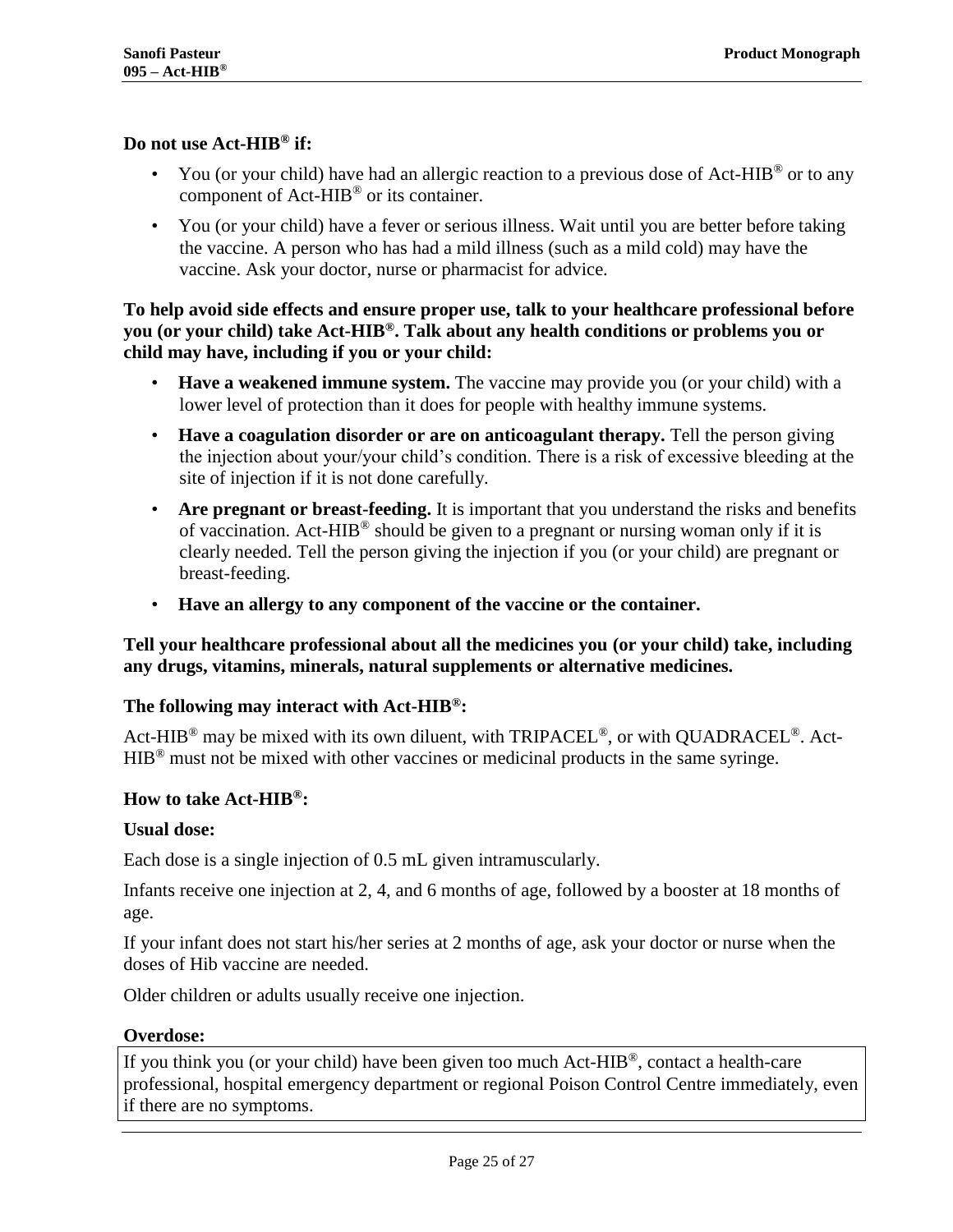## **Missed Dose:**

If a dose is missed, it can be given at any time.

#### **What are the possible side effects from using Act-HIB®?**

These are not all the possible side effects you may feel when taking  $Act-HIB^{\circledcirc}$ . If you experience any side effects not listed here, contact your healthcare professional. Please also see Warning and Precautions.

A vaccine, like any medicine, may cause serious problems, such as severe allergic reactions. The risk of Act-HIB® causing serious harm is extremely small. The small risks associated with Act-HIB<sup>®</sup> are much less than the risks associated with getting the diseases against which it protects.

Some children may have mild pain, swelling and redness for a few days at the spot where the needle was given. A very few children may get a mild fever, rash or hives.

Serious side effects are extremely rare.

If you have a troublesome side symptom or side effect that is not listed here or becomes bad enough to interfere with your daily activities, talk to your healthcare professional.

## **Reporting Suspected Side Effects**

#### **For the General Public:**

Should you (or your child) experience an adverse event following immunization, please report it to your doctor, nurse, or pharmacist.

Should you require information related to the management of the side effect, please contact your healthcare provider. The Public Health Agency of Canada, Health Canada and Sanofi Pasteur Limited cannot provide medical advice.

#### **For Health Care Professionals:**

If a patient experiences an adverse event following immunization, please complete the appropriate Adverse Events Following Immunization (AEFI) Form appropriate for your province/territory (http://www.phac-aspc.gc.ca/im/aefi-essi-form-eng.php) and send it to your local Health Unit.

#### **Storage:**

Store the vaccine in a refrigerator at 2° to 8°C (35° to 46°F). Do not freeze. Discard product if it has been exposed to freezing.

Do not use after the expiration date.

Keep out of reach and sight of children.